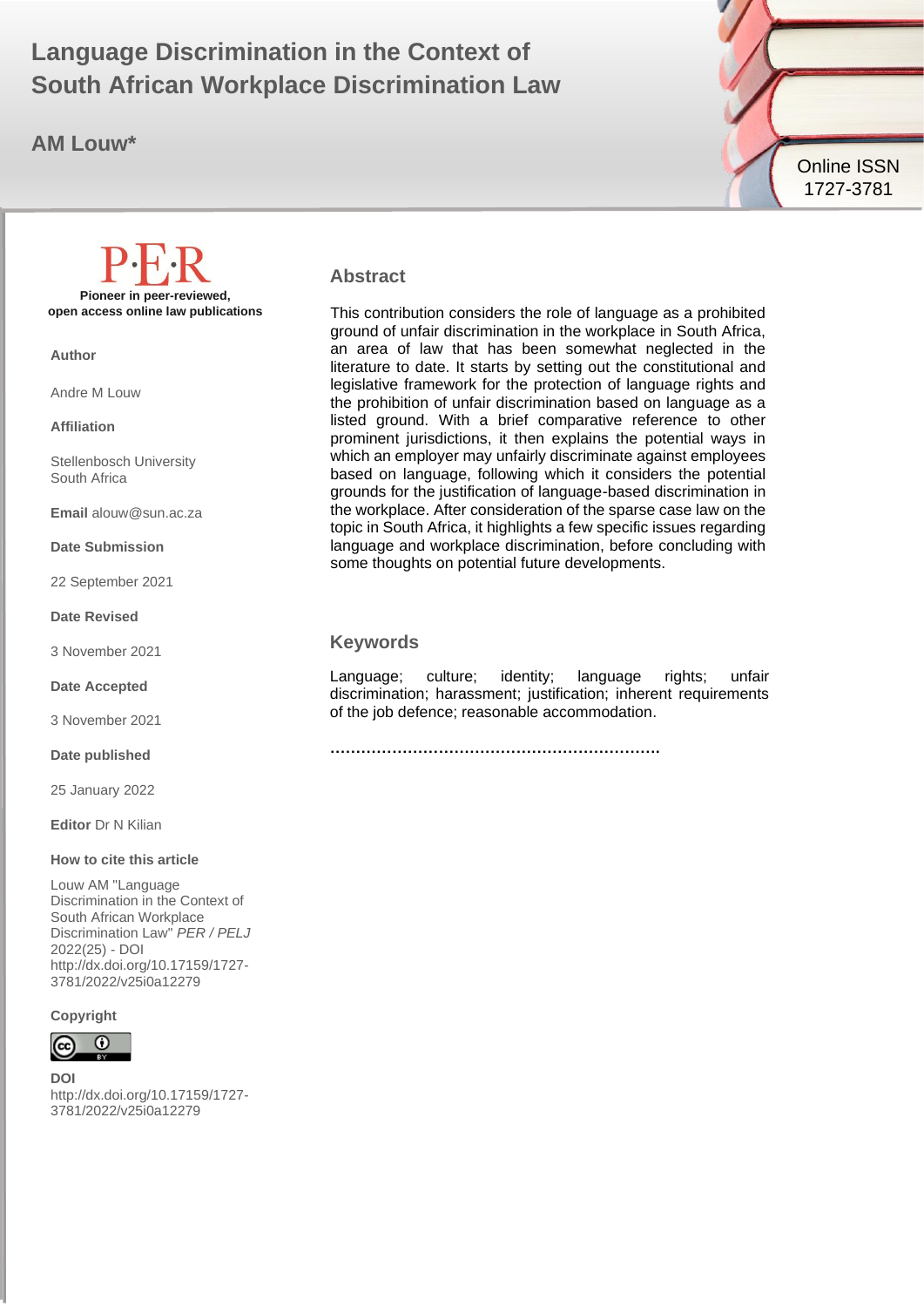### **1 Introduction and the legal framework**

The *Constitution of the Republic of South Africa*, 1996 (the Constitution) deals expressly and quite prominently with the recognition of languages and the protection of the choice and use of language.  $1$  Section 6 of the Constitution recognises 11 official languages $2$  in the Republic, and contains provisions regarding the state's duties to protect (and, in respect of the indigenous languages, to advance) the use of these languages. <sup>3</sup> The state's role in the protection and advancement of languages is circumscribed with the proviso that "all official languages must enjoy parity of esteem and must be treated equitably".<sup>4</sup>

Apart from the provisions regarding the recognition, protection and advancement of official (and other $5$ ) languages by the state, the Bill of Rights also entrenches fundamental rights for individuals and groups in respect of their choice and use of language. Apart from the constitutional provisions regarding language in education<sup>6</sup> (which are beyond the scope of this article), section 30 of the Bill of Rights provides that "Everyone has the right to use the language and to participate in the cultural life of their choice, but no one exercising these rights may do so in a manner inconsistent with any provision of the Bill of Rights". Section 31(1) provides that "Persons belonging to a cultural, religious or linguistic community may not be denied the right, with other members of that community … to enjoy their culture,

Andre M Louw. BA LLB LLM LLD. Associate Professor, Faculty of Law, Stellenbosch University, South Africa. Email: alouw@sun.ac.za. ORCID: https://orcid.org/0000- 0002-3238-3574.

<sup>1</sup> Colon 2002 *Yale L & Pol'y Rev* 248 (as quoted in Cavico, Muffler and Mujtaba 2013 *JIBCS* 26). Historically, the language characteristic has been a key identifier of outsider status and a source of severe prejudice in nations around the world.

<sup>2</sup> Section 6(1) of the *Constitution of the Republic of South Africa*, 1996 (the Constitution) identifies these languages as Sepedi, Sesotho, Setswana, siSwati, Tshivenda, Xitsonga, Afrikaans, English, isiNdebele, isiXhosa and isiZulu.

<sup>3</sup> In Re Certification of the Constitution of the Republic of South Africa 1996 4 SA 744 (CC) para 209. In general, language is a sensitive issue in South Africa.

<sup>4</sup> Section 6(4) of the Constitution. For judicial consideration of this provision, see *Lourens v Speaker of the National Assembly of Parliament* 2016 2 All SA 340 (SCA).

 $5$  See section 6(5) in respect of the role of the Pan South African Language Board (PANSALB), established in terms of the *Pan South African Language Board Act* 59 of 1995, as amended by the *PANSALB Amendment Act* of 1999.

 $6$  Section 29(2) of the Bill of Rights in the Constitution provides as follows: "Everyone has the right to receive education in the official language or languages of their choice in public educational institutions where that education is reasonably practicable. In order to ensure the effective access to, and implementation of, this right, the state must consider all reasonable educational alternatives, including single medium institutions, taking into account- (a) equity; (b) practicability; and (c) the need to redress the results of past racially discriminatory laws and practices."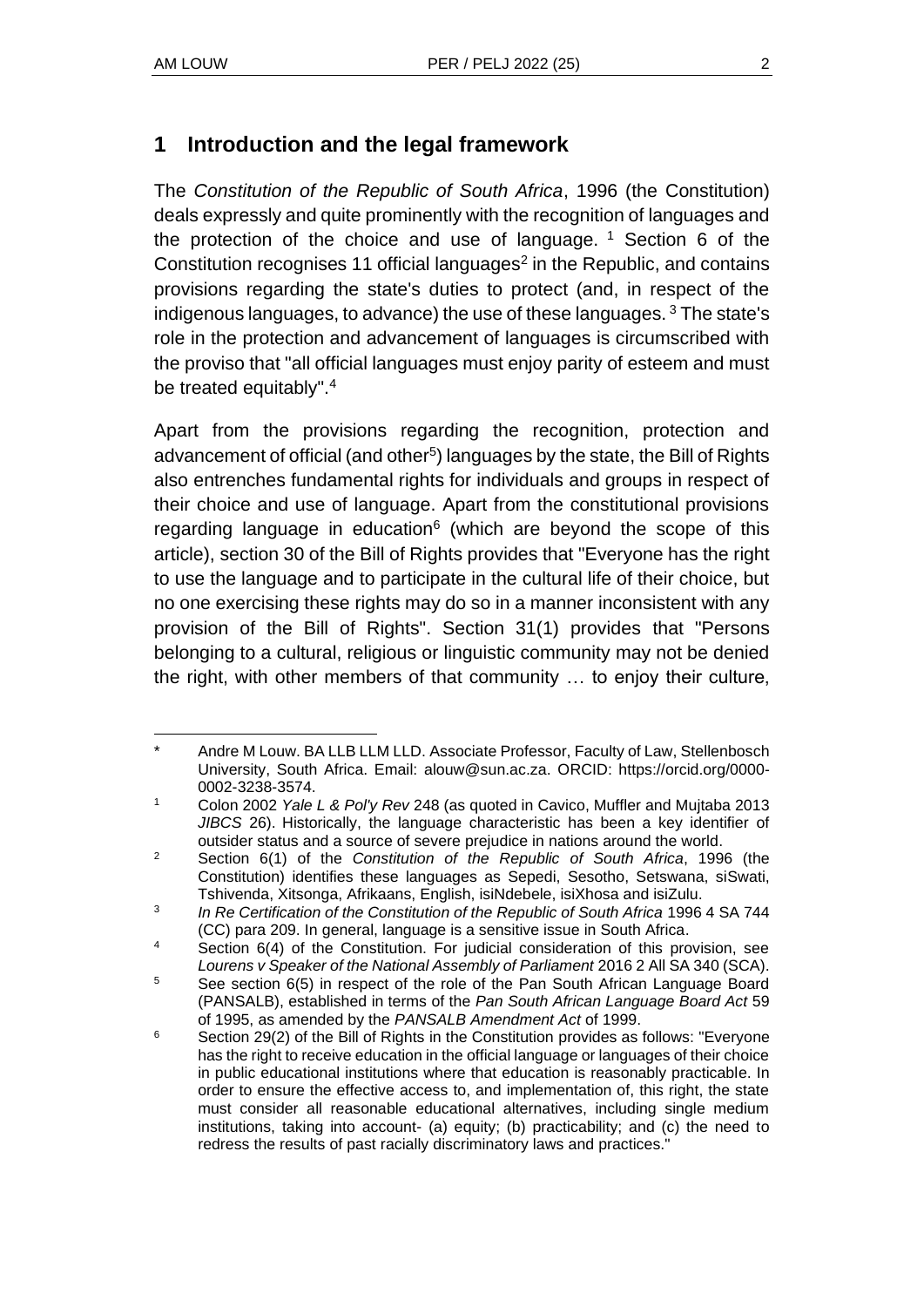practise their religion and use their language".<sup>7</sup> These rights may also not be exercised in a manner that is inconsistent with a provision of the Bill of Rights.<sup>8</sup> These language (and cultural) rights are, of course, also bolstered by the freedom of association entrenched in section 18 of the Bill of Rights.

While the state has positive obligations in respect of the protection and promotion of languages, the Constitution also protects the negative aspects of these individual rights to the choice and use of language, "allowing free use by an individual of a language without interference from private or public sources".<sup>9</sup> The language rights guaranteed in the above provisions are further bolstered by the constitutional guarantee of freedom of expression,<sup>10</sup> as well as in the equality right.<sup>11</sup> "Language" is one of the listed grounds contained in section 9(3) of the Bill of Rights, which prohibits direct and indirect unfair discrimination by the state or any other person on any of these grounds. As will be noted from the discussion below, South Africa is relatively unique amongst prominent jurisdictions in respect of the inclusion of language as a listed prohibited ground in its unfair discrimination law. Furthermore, as per the instruction contained in section 9(4), national legislation was enacted to prevent and prohibit unfair discrimination. The *Promotion of Equality and Prevention of Unfair Discrimination Act*  (PEPUDA)<sup>12</sup> also prohibits unfair discrimination on the grounds of language,<sup>13</sup> as does the *Employment Equity Act* (the EEA)<sup>14</sup> in its section 6(1).

In the employment context, therefore, unfair discrimination on the grounds of language in "any employment policy or practice"<sup>15</sup> is outlawed by the EEA, while the *Labour Relations Act* (the LRA)<sup>16</sup> also makes provision for the protection of employees against dismissal based on unfair discrimination on the grounds of language, which dismissal is marked as automatically unfair.<sup>17</sup>

<sup>&</sup>lt;sup>7</sup> Section  $31(1)(a)$  of the Constitution.

Section 31(2) of the Constitution.

<sup>9</sup> Currie and De Waal *Bill of Rights Handbook* 634.

<sup>&</sup>lt;sup>10</sup> Contained in section 16 of the Constitution.

Section 9 of the Constitution.

<sup>12</sup> *Promotion of Equality and Prevention of Unfair Discrimination Act* 4 of 2000 (PEPUDA).

<sup>13</sup> Section 6 read with section 1(xxii)(a) of PEPUDA.

<sup>14</sup> *Employment Equity Act* 55 of 1998 (the EEA).

<sup>&</sup>lt;sup>15</sup> Defined broadly in section 1 of the EEA.

<sup>&</sup>lt;sup>16</sup> *Labour Relations Act* 66 of 1995 (the LRA).<br><sup>17</sup> Section 187(1)(f) of the LBA

Section  $187(1)(f)$  of the LRA.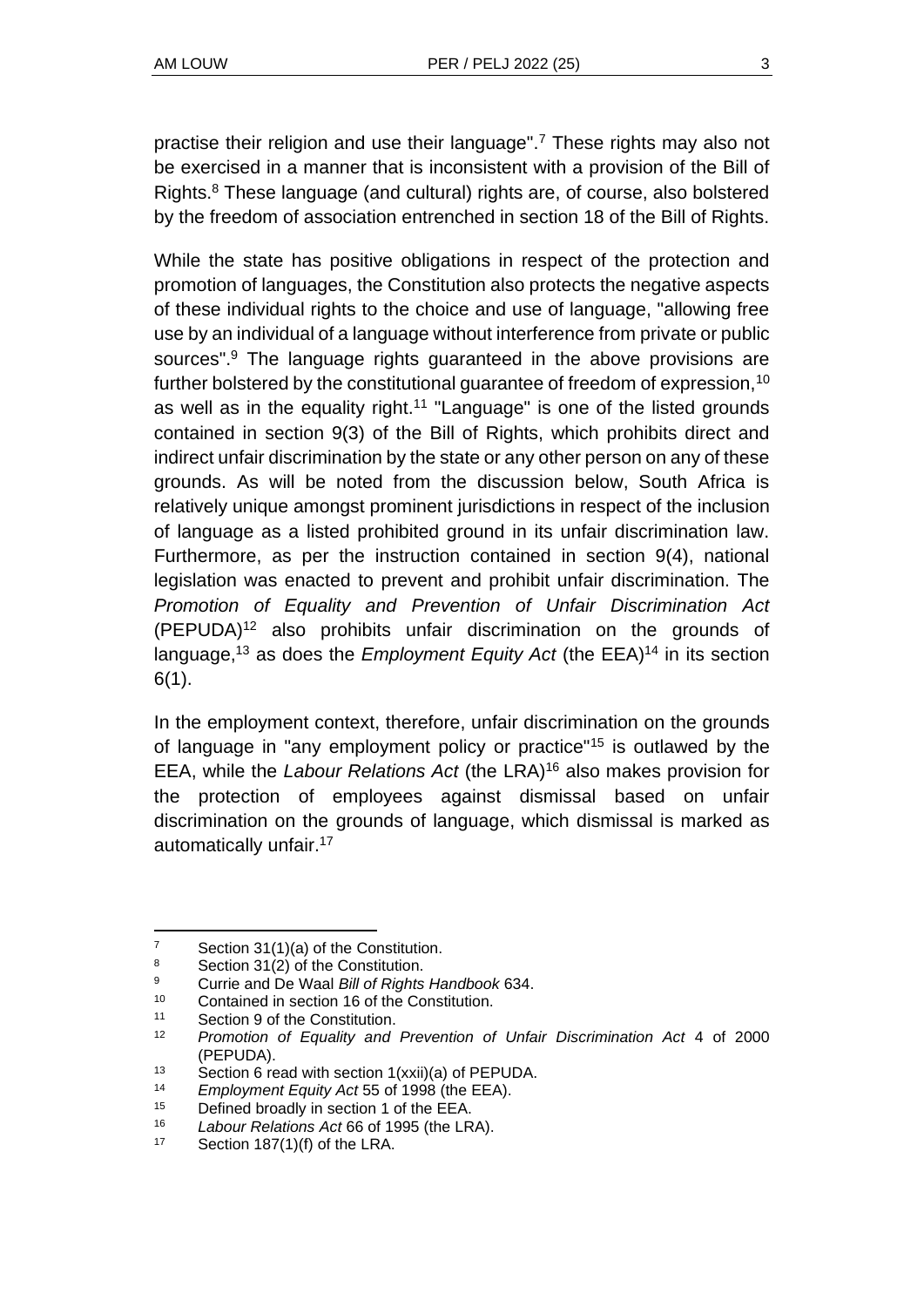The objective of this piece is to examine more closely issues surrounding language discrimination in the workplace (a topic that has not been widely addressed in the South African literature). It will do so by borrowing, where relevant, from the experience in this regard elsewhere, in the light of the fact that information about language-related policies and practices in South African workplaces is not readily available. The emphasis in the literature has predominantly been on language in education. This piece aims to provide an overview of language in the workplace context, with a focus on unfair discrimination.

In order to interrogate the exact nature, breadth and scope of the prohibition on unfair discrimination in employment on the grounds of language, one needs to first determine the meaning of the term "language" and its role in unfair discrimination law.

### **2 "Language" and unfair discrimination**

As a rather simplistic point of departure, "language" can be defined as a "system of communication which consists of a set of sounds and written symbols which are used by the people of a particular country or region for talking or writing".<sup>18</sup> It is also elsewhere defined as "a body of words and the systems for their use common to a people who are of the same community or nation, the same geographical area, or the same cultural tradition."<sup>19</sup> Sign language, of course, constitutes a non-spoken form of language that finds special application in the context of the hearing-impaired.<sup>20</sup>

Direct discrimination against a language user on the basis of his or her choice of language may occur in instances where an employer may simply be averse to the use of a particular language in the workplace. But it can be subtler than categorically excluding the use of a particular language, when an employer's policies target not only the choice but also the quality of an employee's use of language. An American Civil Liberties Union (ACLU) guideline document defines language discrimination as follows:

Language discrimination occurs when a person is treated differently because of that person's native language or other characteristics of that person's speech. In an employment situation, for example, an employee may be being subjected to language discrimination if the workplace has a 'speak-English-

<sup>18</sup> As defined by Collins English Dictionary date unknown https://www.collinsdictionary.com/dictionary/english/language.

<sup>19</sup> Dictionary.com date unknown https://www.dictionary.com/browse/language#.

<sup>&</sup>lt;sup>20</sup> Defined as "any of several visual-gestural systems of communication, especially employing manual gestures, as used among deaf people"; See Dictionary.com date unknown https://www.dictionary.com/browse/sign-language?s=t.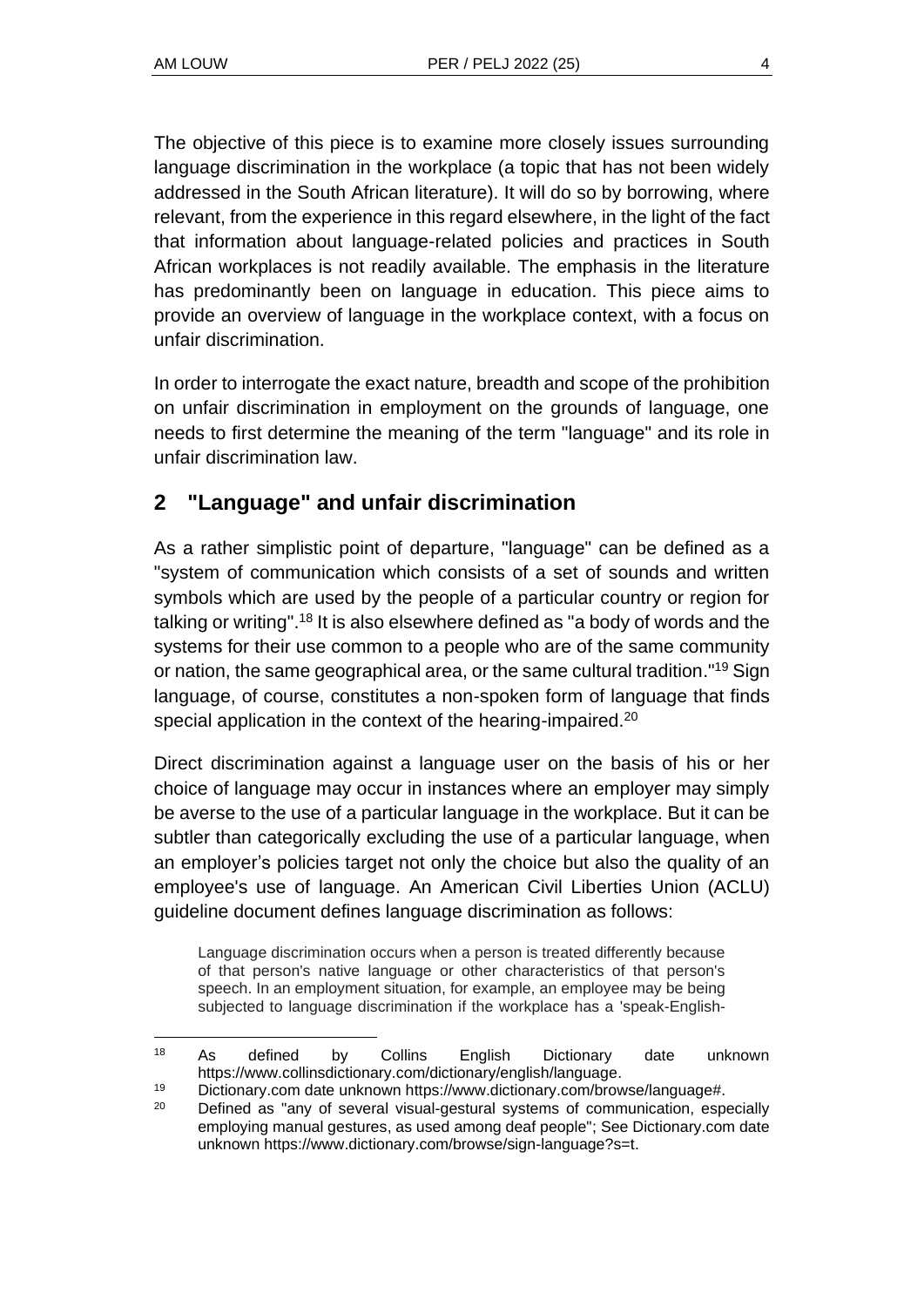only' policy but the employee's primary language is something other than English. The employee may also be the victim of language discrimination if he or she is treated less favorably than other employees because he or she speaks English with an accent, or if the employee is told he or she does not qualify for a position because of a lack of English proficiency.<sup>21</sup>

From this (and from the broader literature) we see that there are three main types of workplace language policy that may present in practice and form the basis for potential language-based unfair discrimination claims:

- a) an exclusionary workplace policy that prescribes the use of only one or more languages in the workplace (and consequently prohibits the use of other languages, such as an employee's native language or mother tongue);
- b) a workplace policy that requires a specific level of language proficiency in a certain language in order to get and do the job; and
- c) workplace policies or practices aimed at prohibiting (or which treat in a prejudicial manner) aspects of an employee's workplace language use (e.g. certain accents, dialects or speech patterns).

In the light of the South African constitutional framework, all three such forms of workplace policies implicate constitutionally-entrenched language rights. They impact on the rights to choose, to use and to enjoy a language (and, in the case of the first type of policy, possibly the freedom to associate with other users of that language). At this point it just bears mentioning, however, that the prohibition of discrimination on the basis of language in terms of the EEA and section 9 of the Constitution is distinct from the protection of language rights provided for by the above-quoted sections 30 and 31(1) of the Bill of Rights. As Langa CJ explained in *MEC for Education: Kwazulu-Natal v Pillay* (hereafter *Pillay*) (there in the context of religion and culture rather than language), these rights may overlap.<sup>22</sup> In the workplace context, a claim of unfair discrimination based on language under the EEA must proceed with due regard for the question of unfairness of any proven discrimination and possible justification by the employer.

The importance of language, specifically in the context of unfair discrimination, is broader than mere language as a form of communication. As one definition of language observes, it is "a system of conventional spoken, manual, or written symbols by means of which human beings, as

<sup>21</sup> ACLU Northern California *Language Discrimination.*

<sup>22</sup> *MEC for Education: Kwazulu-Natal v Pillay* 2008 1 SA 474 (CC) (hereafter *Pillay*) para 46.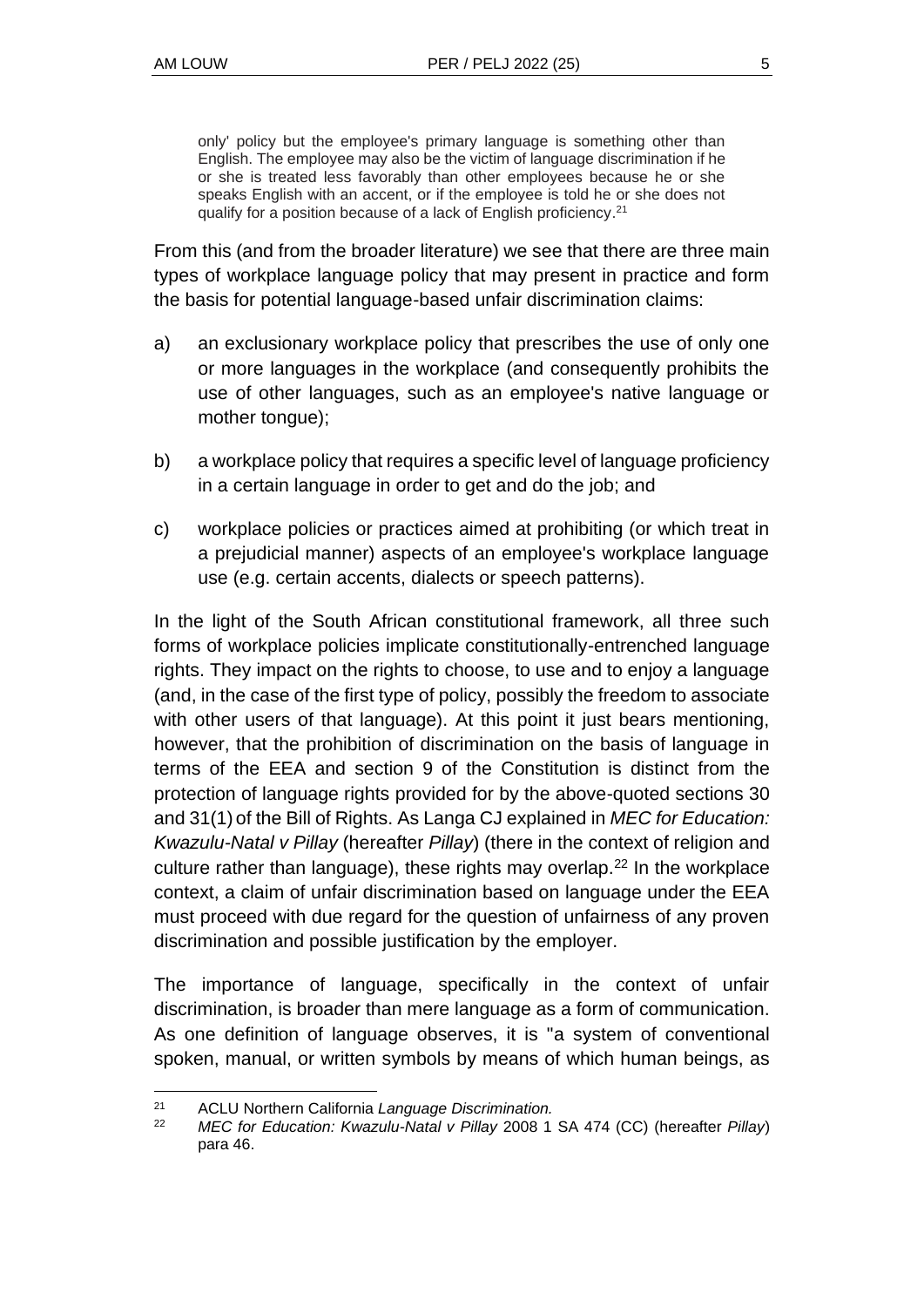members of a social group and participants in its culture, express themselves. The functions of language include communication, the expression of identity, play, imaginative expression, and emotional release."<sup>23</sup> Especially in a linguistically and culturally diverse society, there are clear and potent links between language and identity.<sup>24</sup>

Moseneke DCJ, in the well-known Ermelo High School language policy case, recognised the role of language (in that context, the indigenous African languages) as "vehicles for expressing cultural identity".<sup>25</sup> This link between language and identity pertinently raises issues of dignity, which is so central to South Africa's unfair discrimination law. The Supreme Court of Appeal (the SCA),<sup>26</sup> in recognising that identity forms part of an individual's "protectable variety of personal rights" under the common law (which also include privacy and dignity), relied on an exposition of the role of dignity as entrenched in section 10 of the Bill of Rights to include the individual's sense of self-worth but also the public's estimation of the worth of such an individual.<sup>27</sup> And in the context of international human rights law it has been observed that "[s]ince language is central to identity, one's freedom to use one's language is seen as 'inherent' in the 'dignity of the human person', and thus falls within the ambit of human rights law."<sup>28</sup>

The potential impact that unfair discrimination on the grounds of language may have on a claimant's dignity accounts for the inclusion of language as a listed prohibited ground in both the South African constitutional equality right as well as the EEA.<sup>29</sup>

Unfair discrimination in South African workplaces is adjudicated in terms of the test formulated in *Harksen v Lane*. <sup>30</sup> There, the Constitutional Court formulated a test which proceeds, firstly, to determine whether there was differentiation in respect of the claimant compared to others.

<sup>&</sup>lt;sup>23</sup> Britannica date unknown https://www.britannica.com/topic/language.<br>24 As the U.S. Court of Anneals observed in Gutierrez v Municipal Court

<sup>24</sup> As the US Court of Appeals observed in *Gutierrez v Municipal Court of Southeast Judicial District County of Los Angeles* 838 F 2d 1031 (9th Cir 1988) para 18: "Because language and accents are identifying characteristics, rules which have a negative effect on bilinguals, individuals with accents, or non-English speakers, may be mere pretexts for intentional national origin discrimination." Also see Ainsworth 2010 *Seattle J for Soc Just* 245.

<sup>25</sup> *Head of Department: Mpumalanga Department of Education v Hoërskool Ermelo*  2010 2 SA 415 (CC) para 48.

<sup>26</sup> In *Grütter v Lombard* 2007 4 SA 89 (SCA).

<sup>27</sup> O'Regan J in *Khumalo v Holomisa* 2002 5 SA 401 (CC) para 27 (as quoted in *Grütter v Lombard* 2007 4 SA 89 (SCA) para 12).

<sup>28</sup> Paz 2014 *EJIL* 474.

<sup>29</sup> See *Harksen v Lane* 1998 1 SA 300 (CC) para 49.

<sup>30</sup> *Harksen v Lane* 1998 1 SA 300 (CC).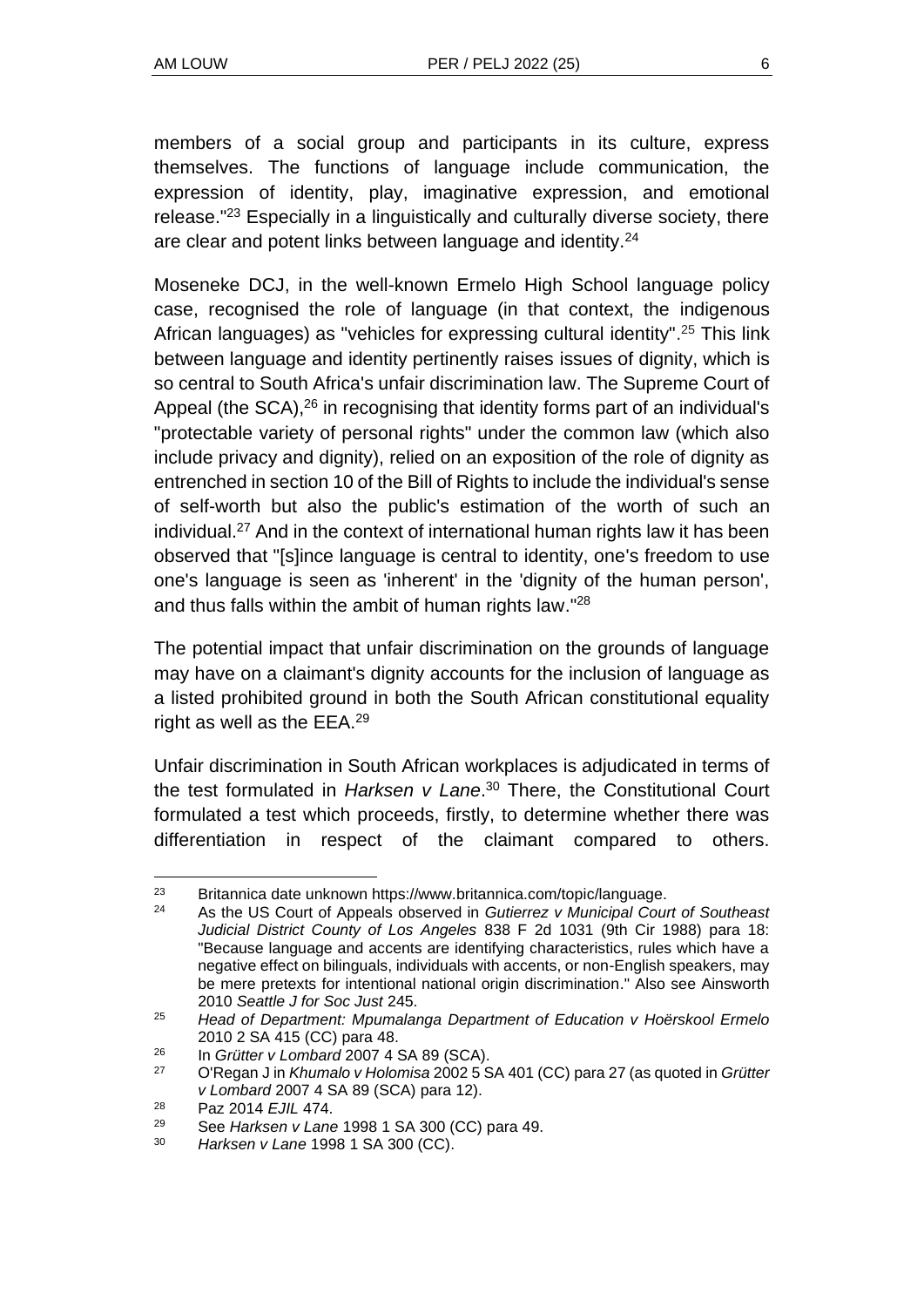"Differentiation" may be in treatment (and constitute direct discrimination) or in effect of what is a facially neutral policy or practice which has a disproportionate effect on a certain group (and constitute indirect discrimination). Differentiation itself is not outlawed; differentiation which constitutes discrimination (and is unfair) is. The determination of whether differentiation constitutes discrimination will depend on the reason for the differentiation. If it is on one of the listed grounds in section 9(3) of the Bill of Rights (or on one or more of the listed grounds in section 6(1) of the EEA) it is deemed to be discrimination, because of the potential of differentiation on such grounds to impact prejudicially on the dignity of the complainant, and in terms of section 9(5) of the Bill of Rights it is presumed to be unfair. If the employer fails to prove the fairness of the discrimination it must be determined whether the limitation of the claimant's equality right is a reasonable and justifiable limitation in terms of section 36 of the Bill of Rights (the limitations clause). Section 11(1) of the EEA provides that when discrimination on a listed ground is shown, the employer may justify such discrimination on the grounds that it is rational and not unfair, or otherwise justifiable. According to section 6(2) of the EEA it is not unfair discrimination to "distinguish, exclude or prefer any person on the basis of an inherent requirement of a job". Section 4 in the text below will specifically focus on the justification of unfair discrimination based on language.

In the light of the role of language in expressing and forming identity, exclusionary language policies in the workplace may not only serve to impact on the dignity of individual complainants but may also serve to act in a divisive way to exclude individuals and groups and to create an alienating workplace or corporate culture which is anathema to the promotion of diversity. Language choice and use serves as an instrument to express solidarity and "sameness" and to build cohesion between group members who share cultural, ethnic and social origins. An employer who seeks to exclude the use of one or more languages may be fostering a culture of workplace hostility and inter-group prejudice. In the United States it has been the experience that the application of "English-only" workplace policies based on employers' stated intention to promote workplace harmony through the means of enforced homogeneity between different ethnic groups has in a number of cases in fact achieved the opposite, with workplaces becoming more ethnically polarised and tense as a result.<sup>31</sup> The English language idiom "to speak the same language as [someone else]" refers to persons sharing the same beliefs, attitudes, etc. When employers try to force all employees to speak the same language, however, the effects

<sup>31</sup> Ainsworth 2010 *Seattle J for Soc Just* 248.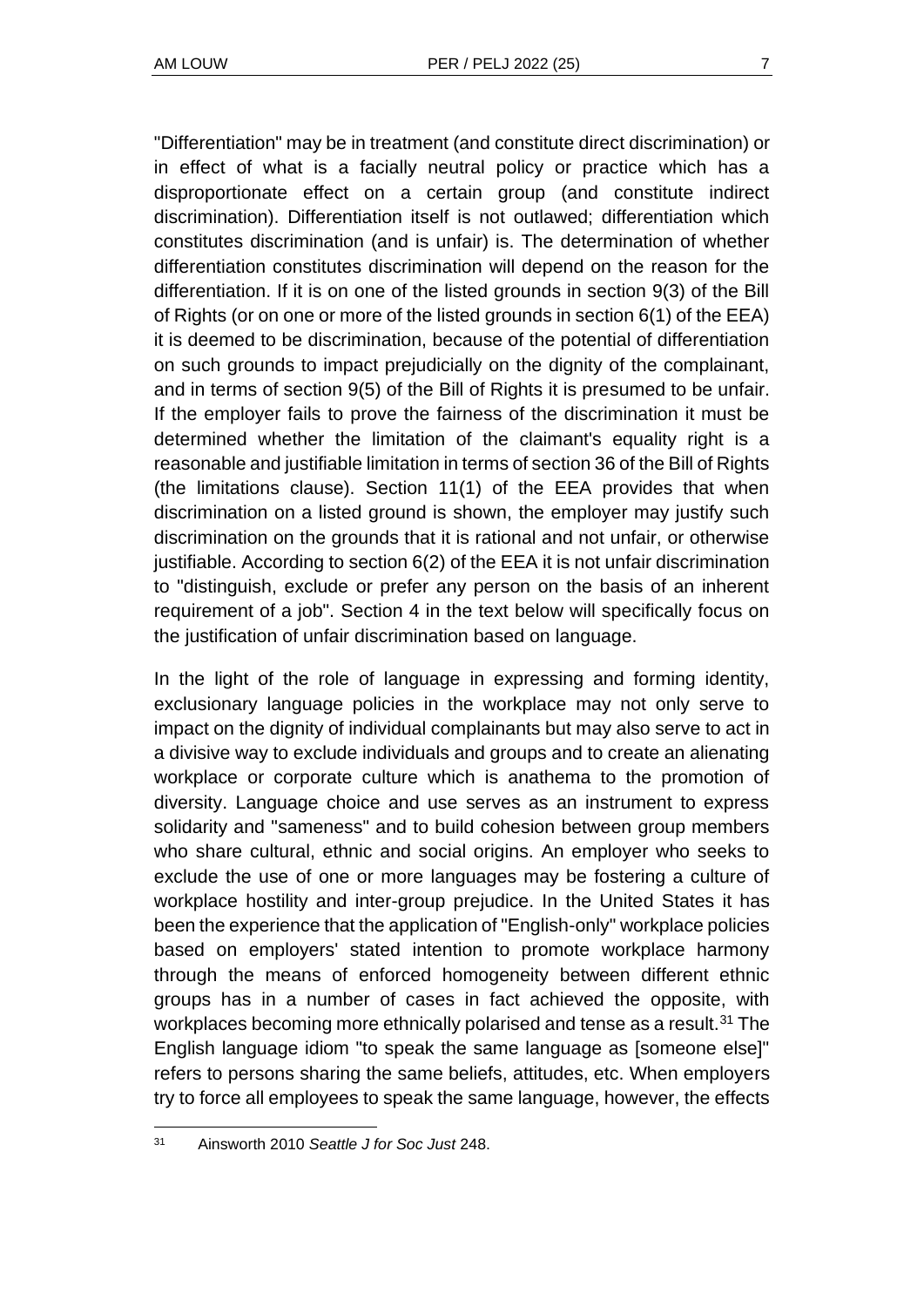of such policies may often lead to the creation of disharmony, suspicion and conflict between groups.

The role and importance that an employer or prospective employer places on the use of language may implicate grounds of potential discrimination beyond merely language (as a form of communication in the workplace), and may expose underlying prejudices seemingly divorced from language *per se*. It has been observed that language is one of the elements of culture, and that an important relationship exists between culture and language, leaving "communication and culture ... inseparable".<sup>32</sup> Apart from culture (a listed ground in the constitutional equality right as well as in section 6 of the EEA) other grounds may also feature. Several jurisdictions recognise that discrimination on the basis of language or relating to language may implicate other prohibited grounds of unfair discrimination.

As observed in Canadian case law, there is "almost inevitably a link between the language we speak or the accent with which we speak a particular language on the one hand, and our ancestry, ethnic origin or place of origin on the other."<sup>33</sup> In Canada, language-based discrimination may implicate unfair discrimination on several grounds, including ancestry, ethnic origin, place of origin and race.<sup>34</sup>

In New Zealand it is recognised that employer conduct or policies which target employees' use of a first language may constitute unlawful discrimination on the grounds of race, ethnic or national origin under the *Human Rights Act*, 1993.<sup>35</sup>

In the United States of America (USA) it is recognised that discrimination based on language may be a form of national origin discrimination, which is outlawed under Title VII of the *Civil Rights Act* of 1964 (Title VII).<sup>36</sup> The USA has seen a relative proliferation of cases involving complaints of national

<sup>32</sup> Ackerman *Cross-Cultural Negotiations*, as quoted by Prinsloo and Huysamen 2018 *LDD* 37.

<sup>33</sup> *Espinoza v Coldmatic Refrigeration of Canada Inc et al (Ont Bd of Inq) (unreported) inquiry file number 93-0043 and decision 95-013 of 31 March 1995.* As has been observed: "Language proficiency can be seen as related to (or a consequence of) ancestry and place of origin, because a person's knowledge of a language depends on where he or she grew up."; Munro 2003 *TESL Canada Journal* 42.

<sup>&</sup>lt;sup>34</sup> For example, the Ontario Human Rights Code does not specifically prohibit discrimination on the grounds of language; see the Ontario Human Rights Commission *Policy on Discrimination and Language* 4.

<sup>35</sup> New Zealand Human Rights Commission date unknown https://www.hrc.co.nz/howwe-can-help/faqs/english-language-only-workplace/.

<sup>36</sup> See discussion on US Equal Employment Opportunity Commission date unknown https://www.eeoc.gov/laws/types/nationalorigin.cfm.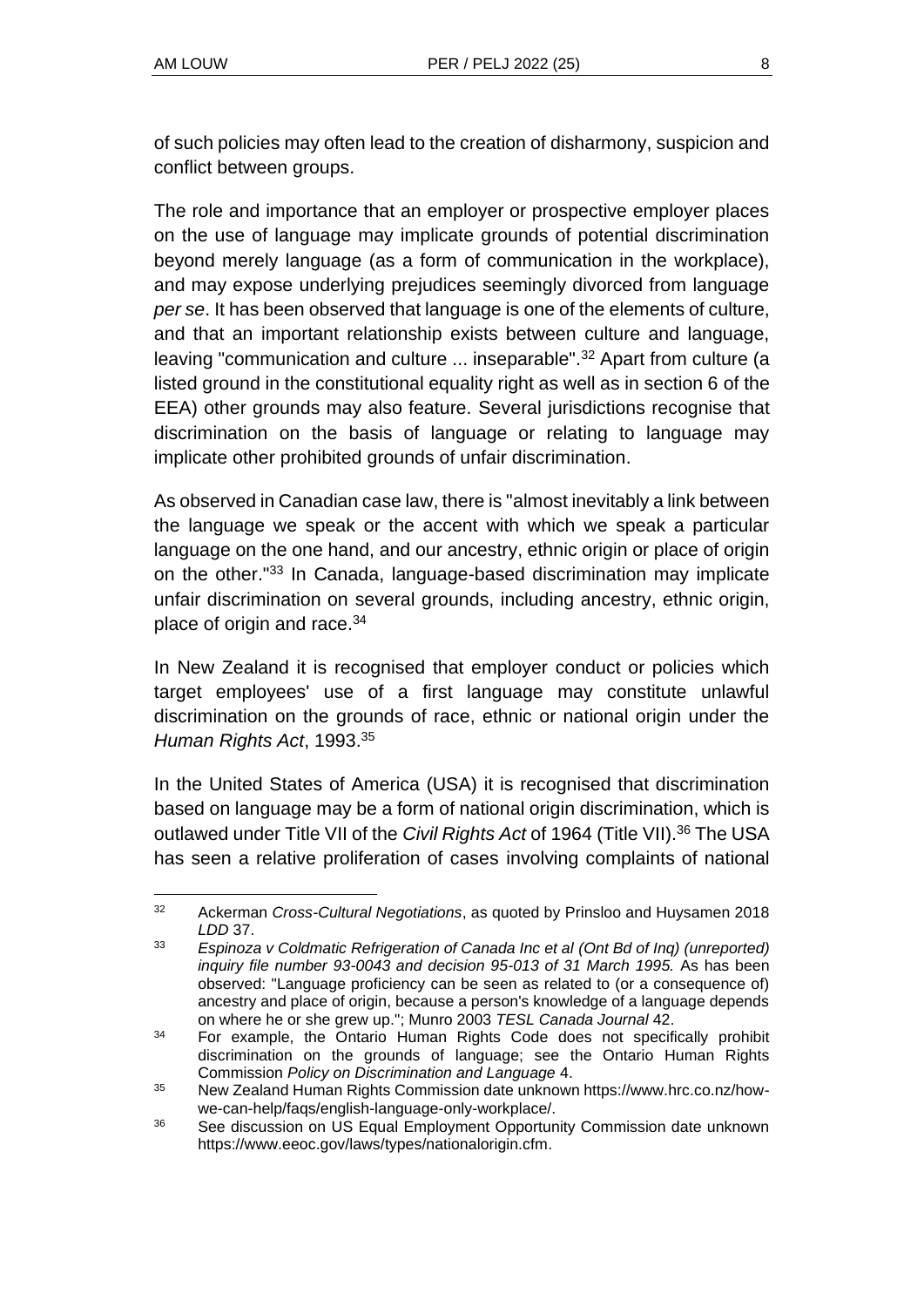origin discrimination, which often involve language ability, with one source quoting a 76% increase in such cases between 1997 and 2011 (when more than 11 800 such cases were filed with the US Equal Employment Opportunities Commission).<sup>37</sup>

In Australia it is recognised that discrimination on the grounds of language may constitute prohibited unfair discrimination on the grounds of race in terms of the *Racial Discrimination Act* of 1975, as language may be directly linked to ethnic background.<sup>38</sup>

In the United Kingdom (UK), language discrimination may constitute direct or indirect discrimination on the grounds of race (which encompasses nationality, colour and ethnic origins) in terms of the *Equality Act*, 2010.

In a country as (linguistically and otherwise) diverse as South Africa, and where especially ethnic and cultural diversity carries with it the baggage of such a troubled past of unfair treatment and the exclusion of others, it is clear that language links closely to other listed grounds of unfair discrimination which, even if one accepts the link between language and (identity and) dignity explored above, are even more easily recognisable as suspect grounds for the disparate treatment of individuals and groups. Apart from ancestry and ethnic origin<sup>39</sup> (which are invariably tied up with race and colour), language is also a product of (and links closely to) cultures, and discrimination on the grounds of language may frequently also involve discrimination linked to the culture of an individual or group of individuals. All of these involve listed grounds, but discrimination based on language (particularly in respect of accents, dialects and speech patterns) may also implicate unlisted or potential arbitrary grounds<sup>40</sup> (for example, the use of

<sup>37</sup> Foy 2021 https://www.insurancejournal.com/news/national/2012/12/04/ 272632.htm#.

<sup>38</sup> Australian Human Rights Commission date unknown https://www.humanrights.gov.au/quick-guide/12060.

<sup>&</sup>lt;sup>39</sup> Although it should be noted that this link between language and ethnic origin is not necessarily always present for an individual; See Ainsworth 2010 *Seattle J for Soc Just* 245.

<sup>&</sup>lt;sup>40</sup> With due regard for the fact that courts need to be circumspect in recognising arbitrary grounds (in terms of section 6(1) of the EEA) for the purposes of finding unfair discrimination, and with reference to the "narrow" approach of the *Harksen* test and proper consideration of the impact on dignity-implications of the relevant ground averred in any given case; See Garbers 2019 *CLL*. The narrow approach to the recognition of arbitrary grounds requires that any claimed arbitrary ground of discrimination must have the potential to impair the dignity of a person (or must have a comparably serious effect) under the *Harksen* standard, rather than the "broad compass" approach followed in several judgments which defined arbitrary grounds as any ground characterised by capriciousness. The narrow approach was endorsed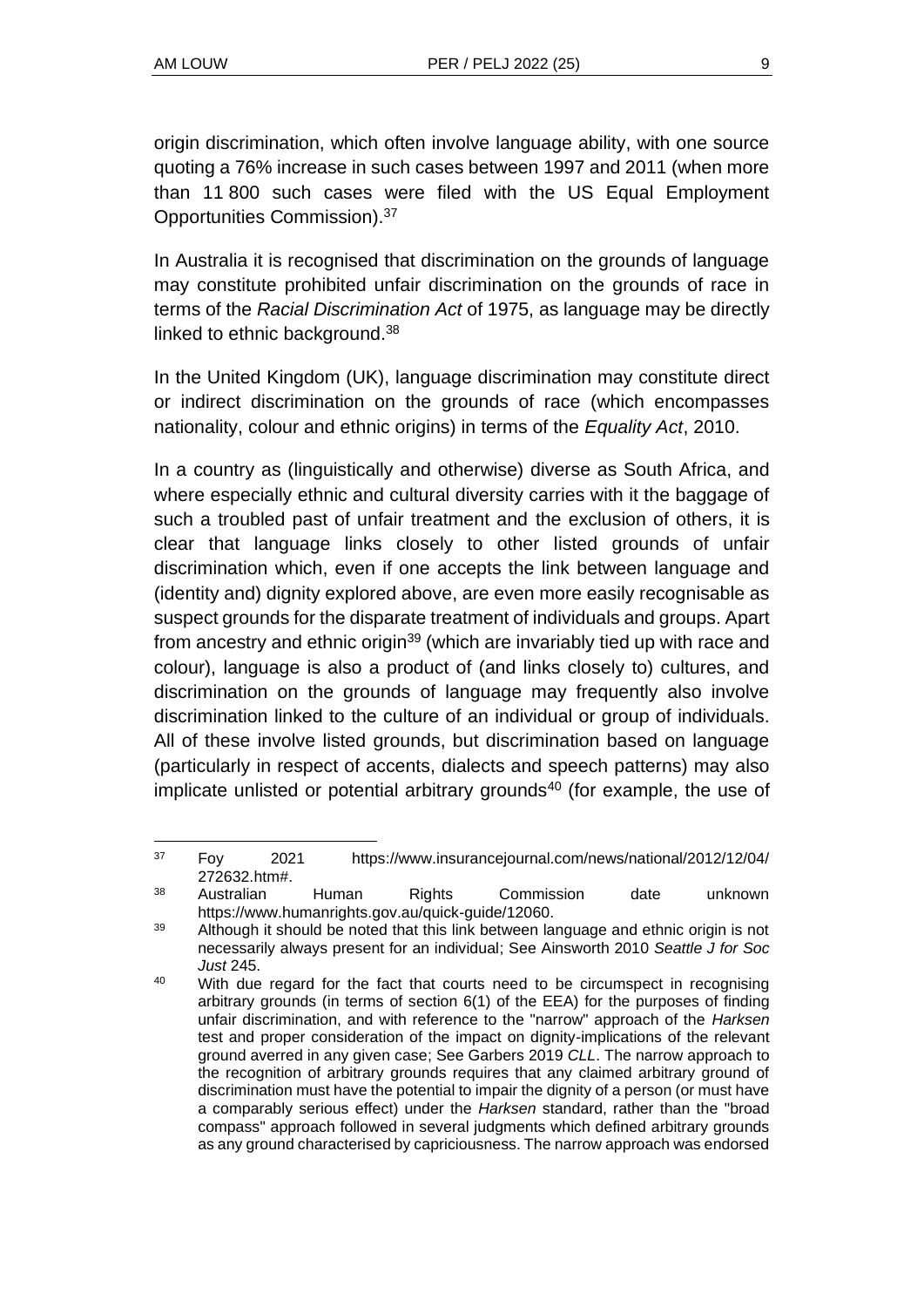"prison lingo" by ex-offenders, or where the employer's complaint against the employee's use or quality of language may be more akin to a form of appearance discrimination – where linguistic profiling, $41$  accompanied by ethnocentrism or classism, occurs in the process of formulating a profile of the "ideal candidate" for the job who is not only physically attractive and well-groomed, but also "well-spoken").

# **3 Forms of potential unfair discrimination based on language**

There are various forms of employer conduct or policies which may occur in the workplace and have an unfairly discriminatory effect on employees. First, one can distinguish different discrete forms of language-related policies that are aimed specifically at controlling the use of language in the workplace. Secondly, employer conduct in response to the choice (or quality of use) of language by employees may constitute unfair discrimination.

### *3.1 Language policies*

### *3.1.1 Compulsory use of one language in the workplace*

Language discrimination may take a variety of forms in respect of suspect employer conduct and policies. One such form that is often encountered across jurisdictions is a "speak-English-only" policy in the workplace, whereby employees are prohibited from speaking in their native tongue by means of a rule requiring them to speak only English. This is probably the most blatant form of workplace policy affecting language, by dint of its exclusionary nature and clearly prejudicial impact on second-language speakers of the preferred language. Such rules are, not surprisingly, controversial, as one commentator in the American context has warned: "Courts should be inherently suspicious of English-only rules because of their propensity to act as a cloak for discrimination".<sup>42</sup> These rules are vulnerable to attack in the United States as constituting indirect (disparate impact) unfair discrimination on the basis of national origin or race.<sup>43</sup>

by the Labour Appeal Court (the LAC) in *Naidoo v Parliament of the Republic of South Africa* 2020 10 BLLR 1009 (LAC).

<sup>41</sup> Which can be defined as the practice of using speech characteristics or dialect to identify a speaker's race or religion or social class.

<sup>42</sup> Stoter 2008 *Vill L Rev* 597 (as quoted in Cavico, Muffler and Mujtaba 2013 *JIBCS* 26).

<sup>43</sup> As explained by Ainsworth 2010 *Seattle J for Soc Just* 236-237.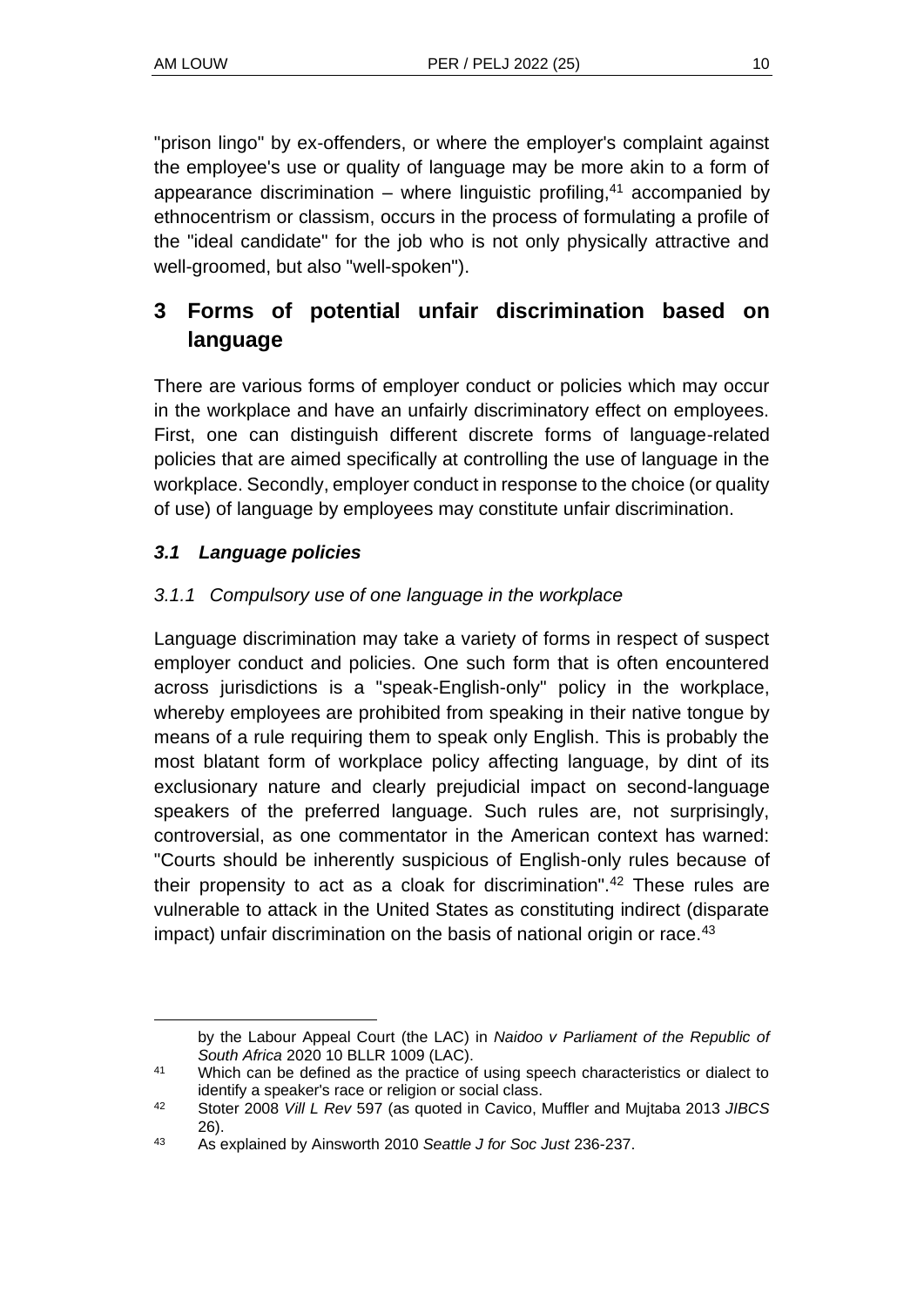The South African Constitution in section 30 provides that "[e]veryone has the right to use the language … of their choice". Section 9, the equality right, and section 6(1) of the EEA prohibit unfair discrimination on the grounds of language. This raises the question as to an employee's entitlement to use the language of their choice in the workplace (especially in the face of such an exclusionary employer policy).

Employers are entitled to formulate workplace rules and to discipline employees for misconduct in failing to obey such rules. The Code of Good Practice: Dismissal (Schedule 8 of the LRA) provides that a fair dismissal for misconduct requires contravention of a rule that is valid. Generally, a rule should be "capable of justification by reference to the nature and requirements of the employer's business".<sup>44</sup> The common law also requires of employees to obey lawful instructions. A workplace language policy such as an "English-only" rule may be justified for a number of reasons, including workplace safety, increasing productivity and efficiency. Such a rule could be reasonable and justifiable, which would mean that employees may not be able to claim a right to speak another language in the workplace. The unfair discrimination provisions – and, specifically, the status of language as a listed ground – simply mean that the employer may not unfairly discriminate against such an employee on the basis of his or her choice or use of language. Accordingly, any workplace policy that may impact on such an employee's choice and use of language may be justifiable in terms of the inherent requirements of the job (section  $6(2)$  of the EEA)<sup>45</sup> or may be shown to be rational, not unfair or otherwise justifiable by the employer.<sup>46</sup>

It is submitted, however, that in the light of the section 30 constitutional right, an "English-only" rule (or one that similarly prescribes the use of only one language, thus banning the use of all others) may be treated with even more suspicion in the South African context.<sup>47</sup> For bilingual or multilingual persons the constitutionally-protected choice of which language to use is deserving of protection by law.<sup>48</sup> This issue of an employee's choice to use a language

<sup>44</sup> Van Niekerk and Smit *Law@Work* 282.

<sup>45</sup> See discussion in section 3 below.<br>46 Section 11(1) of the EEA

 $^{46}$  Section 11(1) of the EEA.<br> $^{47}$  Ainquarth ovalogs that a

Ainsworth explains that some US courts have been reluctant to find "English-only" rules in the workplace to be unfairly discriminatory in cases involving bilingual minority claimants; See Ainsworth 2010 *Seattle J for Soc Just* 238-239. It is unclear whether a South African claimant would face a similar approach by a court, in the light of the fact that the choice and use of language is constitutionally entrenched in section 30 of the Constitution.

<sup>48</sup> In respect of the issue of choice, see *Pillay* paras 63-66.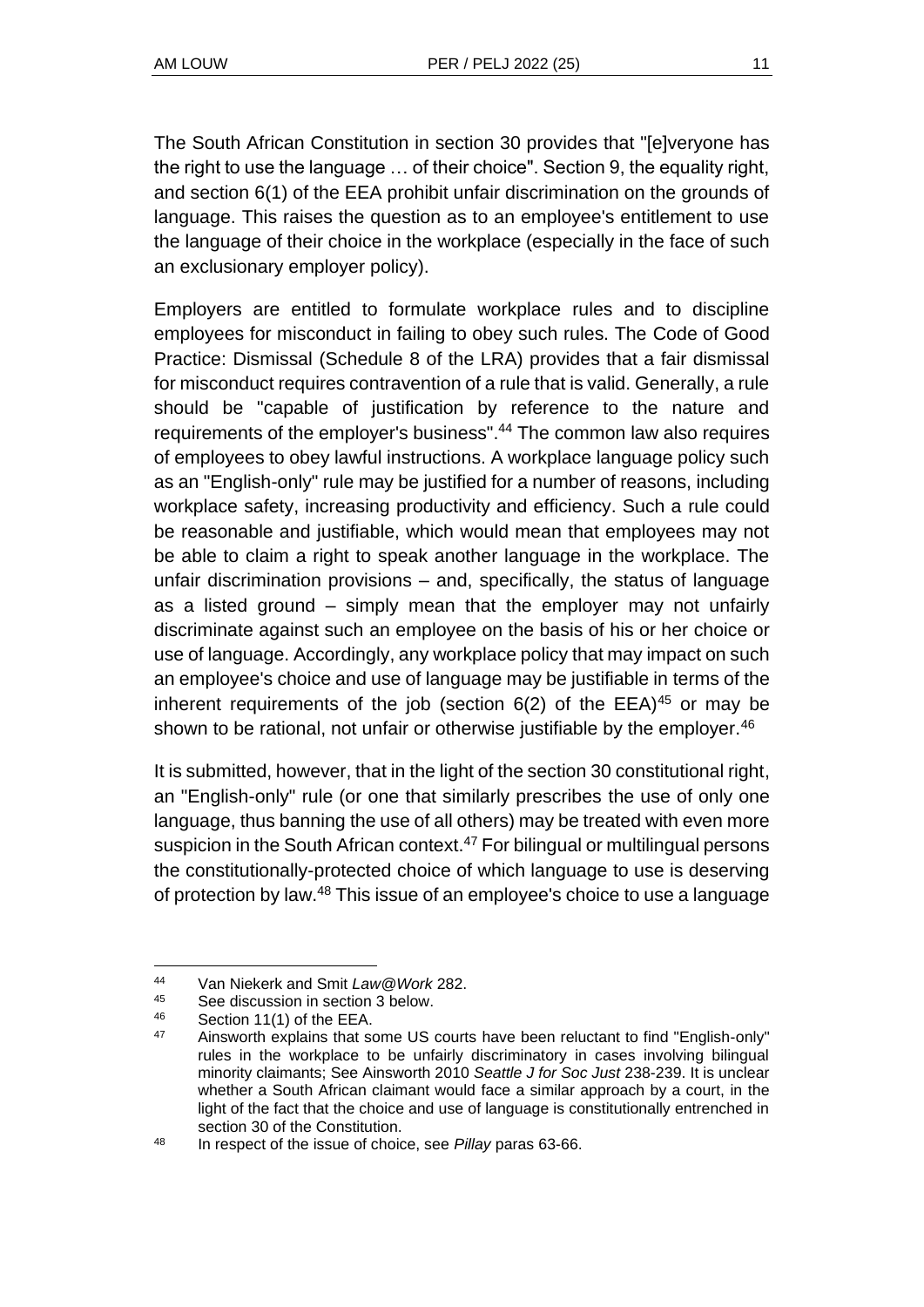in the face of an exclusionary workplace policy (such as an "English-only" rule) has not come before the courts to date.

### *3.1.2 Language proficiency policies*

The relevant employer policy or practice may also be less blatantly exclusionary in nature (i.e. by not completely banning the use of any one or more languages in the workplace). The most prevalent example is a policy or hiring decision that requires a certain level of proficiency in any given language (invariably English). Such policies have been implicated in South African case law to date, involving requirements of proficiency in English<sup>49</sup> (for a foreign-born university lecturer) and Afrikaans (for a prospective school principal of an Afrikaans-medium school).<sup>50</sup> Language proficiency policies may serve to posit language as a proxy for other grounds of potential (indirect) unfair discrimination, but they may also be more easily justifiable. Such policies will be examined further below in the context of the employer's "inherent requirements of the job" defence.<sup>51</sup>

### *3.1.3 More neutral language-related policies*

It also bears noting that employer policies and practices that may seem facially "language-neutral" or unrelated to language may, in fact, constitute unfair discrimination on the grounds of language. Appearance and grooming-related rules or job requirements (such as "excellent verbal and written communication skills", "a professional demeanour" or "ability to interact with up-market clients" in a job advertisement) may point to an implicit preference for candidates with a particular language proficiency and linguistic (and social) heritage (for example, an employer who might under the guise of a requirement of "professionalism" attempt to avoid the use of so-called "Cape coloured language" in the workplace or in employees' interaction with customers, or admonishments to employees to speak or write "proper English").

### *3.2 Employees' choice and (quality of) use of language*

Apart from the variety of possible forms of suspect employer conduct which may implicate language, potential language-based discrimination may involve a variety of aspects of language choice and (quality of) use by an employee or applicant. The first, of course, is the choice of language. An

<sup>49</sup> *Stojce v University of KwaZulu-Natal* 2007 3 BLLR 246 (LC).

<sup>50</sup> *Stokwe v Member of the Executive Council, Department of Education Eastern Cape Province* 2005 8 BLLR 822 (LC).

<sup>51</sup> Section 6(2) of the EEA and see discussion in section 3 in the text below.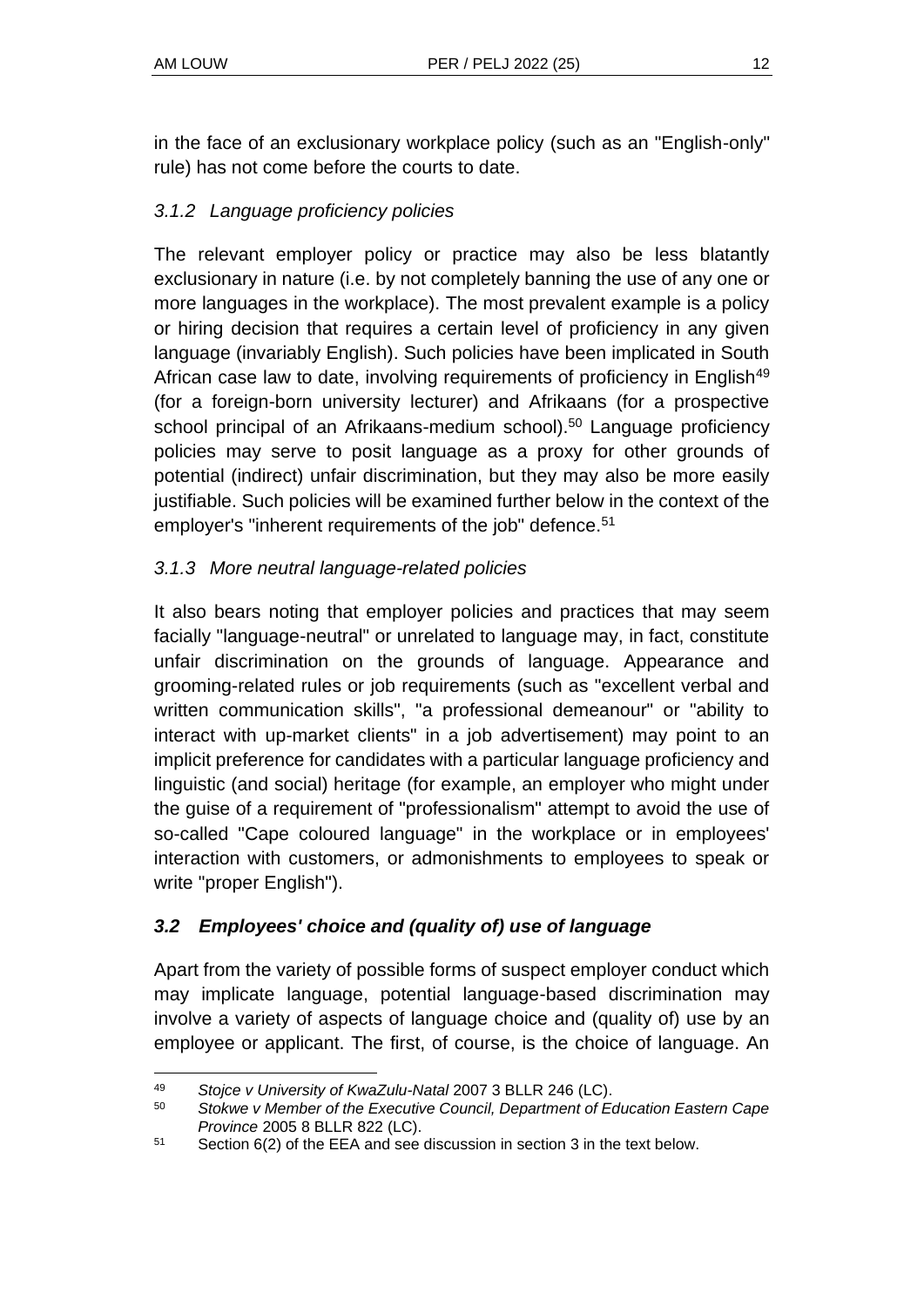employer may react with unlawful conduct based on prejudice regarding the choice of language of the employee or applicant (e.g. where the employer may be averse to the use of Afrikaans or of an indigenous African language). As already mentioned, rules prohibiting the use of any one language may be problematic in the light of the constitutional protection of the right to use the language of one's choice.

Secondly, as mentioned above, an employer may demand a certain level of proficiency in a language. This may be justified in respect of operational and job requirements (including safety in the workplace), but could also indicate indirect discrimination on other grounds (such as race or sex, where an employee's level of education may impact on the size of his or her vocabulary and syntax in respect of the relevant language).<sup>52</sup>

Thirdly, more nuanced aspects of language use may be involved; for example, an employer's aversion to certain accents or dialects for ulterior reasons and based on underlying prejudice against certain groups. This is problematic from the perspective of unfair discrimination, as a person's accent may very well constitute an immutable characteristic. It is widely recognised that "the acquisition of a second language after early childhood inevitably results in speech that differs from that of native speakers, largely because knowledge of the sound system of the first language influences the perception and production of the phonetic patterns of the second."<sup>53</sup> As a result, discrimination based on a person's accent may implicate such a person's social origin (a listed prohibited ground of unfair discrimination in both the Constitution and the EEA). Linguistic profiling of speakers (by employers and customers alike) is fraught with risks.<sup>54</sup> "Accentism" or "accent bias" may be indicative of underlying prejudice and discriminatory attitudes on the part of employers,<sup>55</sup> which may implicate other prohibited grounds of discrimination (such as race, ethnic origin and culture). Linguistic profiling may also implicate an employee's sexual orientation when perceptions of femininity or masculinity through their use of language (or pronunciation and speech patterns) are used to covertly or overtly classify employees as gay or lesbian, for example.<sup>56</sup>

<sup>52</sup> Also see the discussion in section 4.2 below in respect of language proficiency testing.

<sup>53</sup> Munro 2003 *TESL Canada Journal* 38.

<sup>54</sup> See Baugh "Linguistic Profiling and Discrimination".

<sup>55</sup> See Schoeman 2018 *Corporate Report* 4.

<sup>56</sup> Munson 2007 Language and Speech.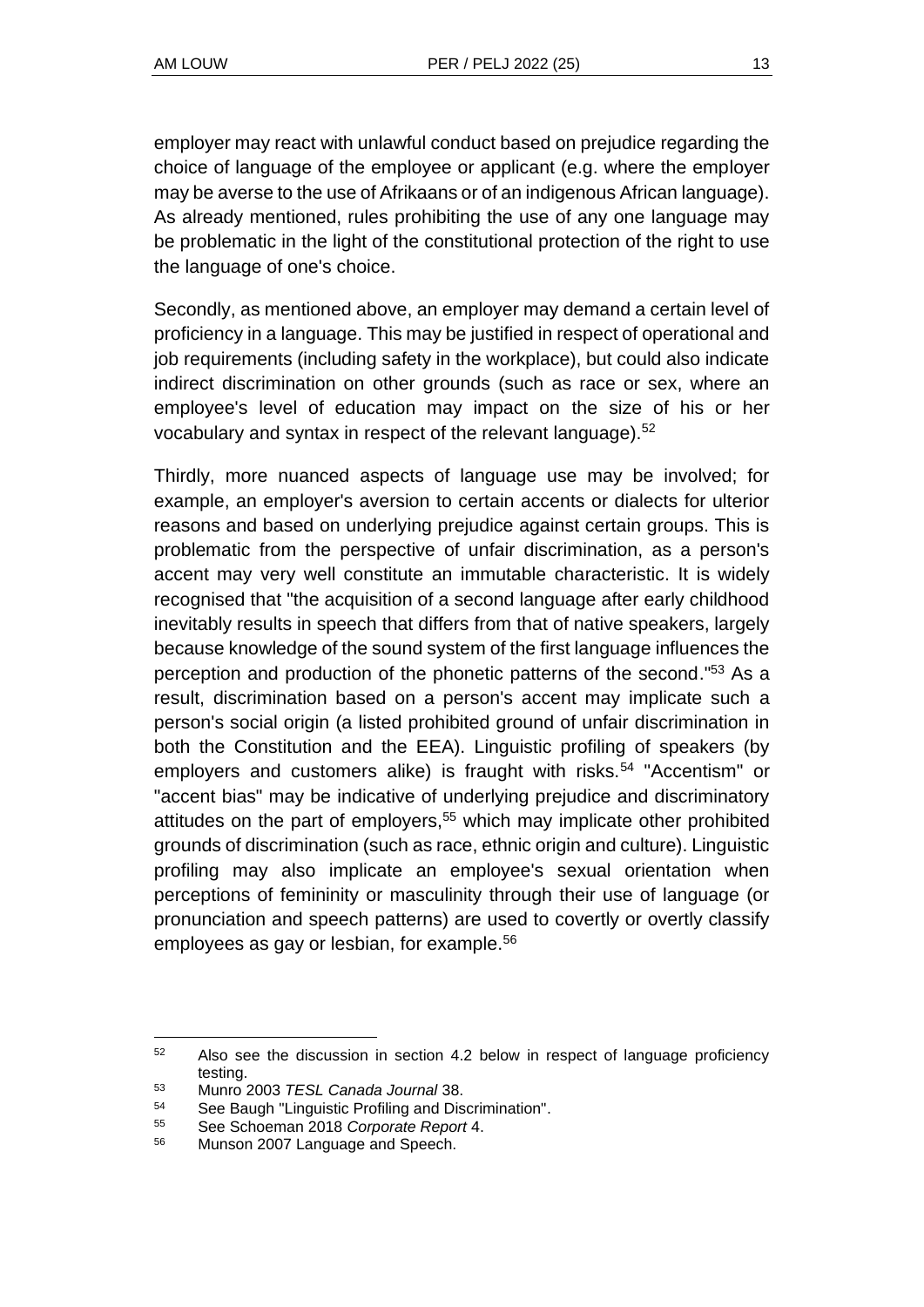### **4 Language and the justification of unfair discrimination**

Language<sup>57</sup> is one of the listed grounds of unfair discrimination that often may implicate the "inherent requirements of the job" defence<sup>58</sup> for employers faced with unfair discrimination claims. But here employers must tread with care, as the courts prefer a narrow interpretation of inherent job requirements. While recognising a measure of employer prerogative in designing job descriptions, the approach by the courts is strict.<sup>59</sup> Inherent requirements were defined as follows by the SCA in *Department of Correctional Services v Police and Prisons Civil Rights Union* (hereafter *POPCRU*)*:* 60

An inherent requirement of a job has been interpreted to mean 'a permanent attribute or quality forming an ... essential element ... and an indispensable attribute which must relate in an inescapable way to the performing of a job'.

More recently, Murphy AJA in the Labour Appeal Court (the LAC) considered the inherent requirements defence in *TDF Network Africa (Pty) Ltd v Faris* (hereafter *Faris*), a case involving claimed unfair discrimination on the basis of religion: 61

The test for whether a requirement is inherent or inescapable in the performance of the job is essentially a proportionality enquiry. Considering the exceptional nature of the defence, the requirement must be strictly construed. A mere legitimate commercial rationale will not be enough. In general, the requirement must be rationally connected to the performance of the job. This means that the requirement should have been adopted in a genuine and good faith belief that it was necessary to the fulfilment of a legitimate work-related purpose and must be reasonably necessary to the accomplishment of that purpose. However, even if that is shown, the enquiry does not end there. In addition, the employer bears the burden of proving that it is impossible to accommodate the individual employee without imposing undue hardship or insurmountable operational difficulty. 62

In the present context, the relevant requirement would depend on the relevant form of workplace language policy that is at issue. It could relate to a policy requiring a certain standard of language proficiency (for example,

 $57$  This section will focus on the inherent requirements of the job defence as contained in section 6(2) of the EEA and section 187(2) of the LRA. It will not consider the possibility of whether affirmative action (as mentioned in section 6(2) of the EEA) could possibly be used as a justification by an employer facing a language discrimination claim.

<sup>58</sup> Section 6(2) of the EEA.

<sup>59</sup> See Grogan *Employment Rights* 257-262.

<sup>60</sup> *Department of Correctional Services v Police and Prisons Civil Rights Union* 2013 34 ILJ 1375 (SCA) (hereafter *POPCRU*) para 21.

<sup>61</sup> *Network Africa (Pty) Ltd v Faris* 2019 2 BLLR 127 (LAC) (hereafter *Faris*).

<sup>62</sup> *Faris* paras 37-38.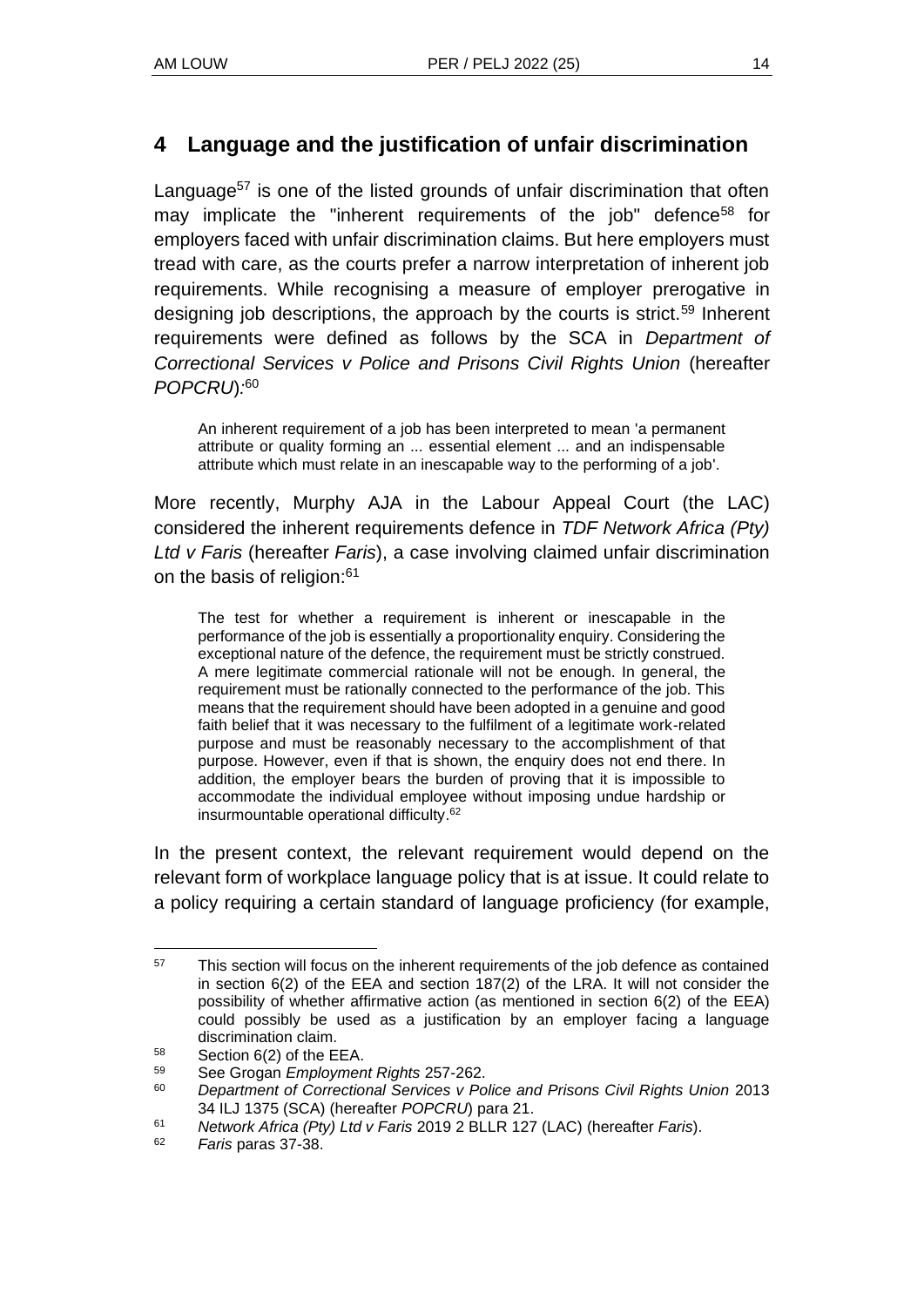in English), or it could relate to a policy that requires the use of only one language in the workplace (for example, an "English-only" policy).

### *4.1 Language proficiency policies*

A language proficiency requirement would have to relate to a real and *bona fide* need for the required level of proficiency in performing the job to the applicable standard, and should not be based on stereotyping of the group to which the employee belongs. $63$  We may possibly take some guidance in respect of determining the parameters for the inherent requirements defence in the context of language from what the SCA said in the context of claimed unfair discrimination on other listed grounds in *POPCRU*:

A policy is not justified if it restricts a practice of religious belief - and by necessary extension, a cultural belief - that does not affect an employee's ability to perform his duties, nor jeopardise the safety of the public or other employees nor cause undue hardship to the employer in a practical sense.<sup>64</sup>

As Bernard observes, the employer in that case (the Department of Correctional Services) "was unable to illustrate a rational connection between the purported purpose of the discrimination and the measure taken, nor was it shown that the department would suffer an unreasonable burden if it had exempted the respondents." <sup>65</sup> It can be noted that the mention of public safety and the safety of employees in *POPCRU* is reminiscent of the same factor which forms part of the business necessity test applied by American courts in testing English-only workplace policies.<sup>66</sup>

Obvious examples where inherent requirements would justify a requirement of proficiency<sup>67</sup> in English would be in the case of an emergency services 9-1-1 call operator, an admissions clerk in a hospital emergency room, an airline pilot or air traffic controller (who operates in airspace where English language proficiency is required by the International Civil Aviation Organisation), or a radio DJ serving a primarily English-speaking audience.

<sup>63</sup> *IMATU v City of Cape Town* 2005 26 ILJ 1404 (LC) 1141A.

<sup>64</sup> *POPCRU* para 25.

<sup>65</sup> Bernard 2014 *PELJ* 2879.

See discussion elsewhere in this piece.

 $67$  Which I will define here as a comprehensive English vocabulary, an acceptable level of grammar and sufficiently clear pronunciation to enable clear and unambiguous communication in the English language. English proficiency tests are widely employed in respect of university admissions in various jurisdictions, with the predominant international tests being the TOEFL (Test of English as a Foreign Language) and IELTS (International English Language Testing System).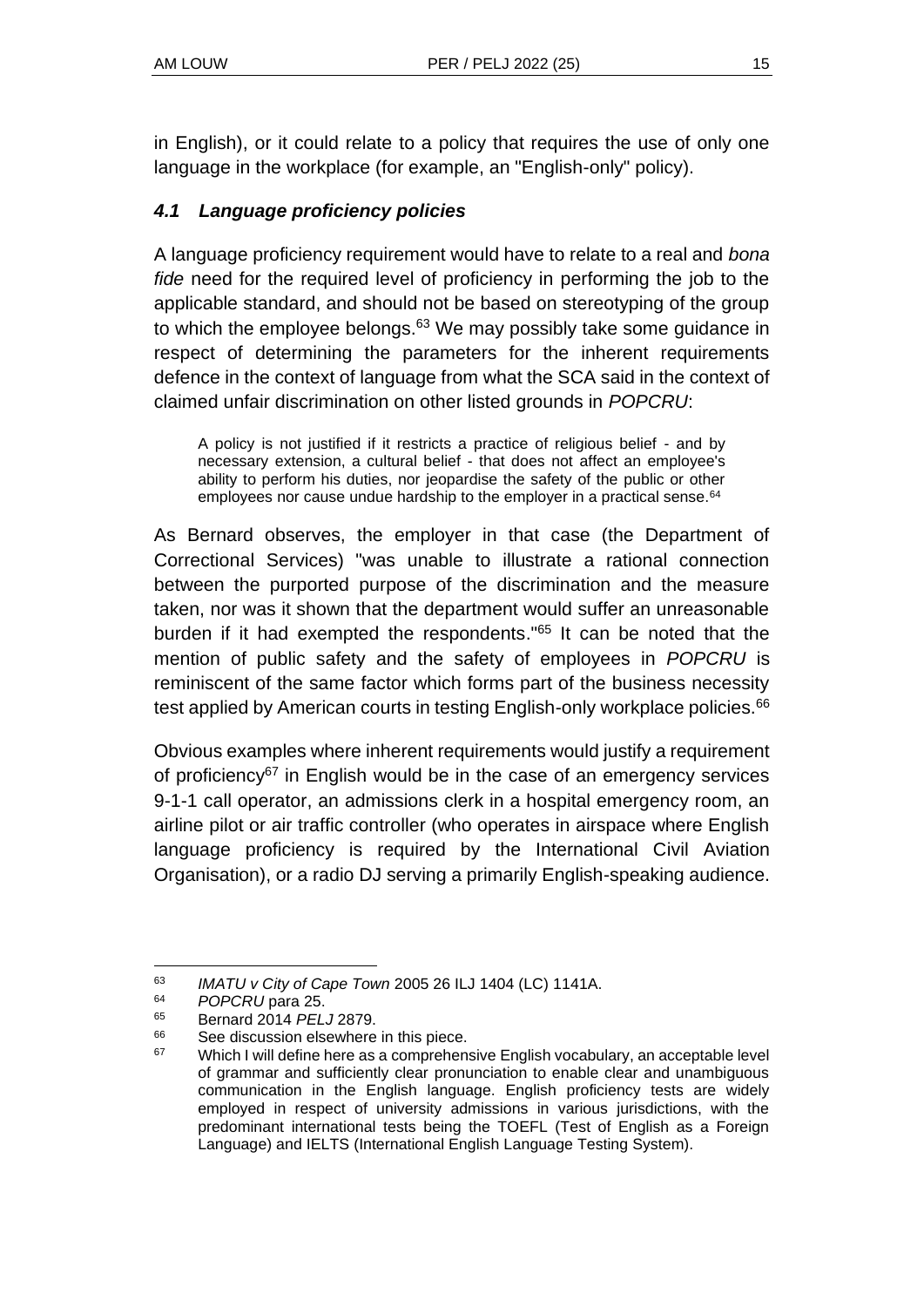In *De Bruyn v Metorex* (hereafter *De Bruyn*) <sup>68</sup> the LAC accepted the inherent requirements of the job defence in the context of the dismissal for operational requirements of an employee of a Chinese-owned mining company operating in Africa who had been replaced by a Chinese-speaking employee. Relying on the test as formulated in *Faris*, the court held that "[i]n respect of the position [the applicant] was contending for, namely acting deputy CEO, the ability to speak Chinese had essentially become an inherent requirement of the job in order to facilitate direct communications with the general managers of the mines, Chinese shareholders, and with Chinese financial institutions." <sup>69</sup> The court held that the retention of the applicant in the circumstances would have imposed undue hardship and insurmountable difficulties on the employer.

Testing applicants for appointment or promotion (access to a job) in respect of language proficiency should also be across-the-board and not be selective in respect of only certain applicants. In such a case the application of the policy could of course be indirectly discriminatory on other grounds (such as race). Workplace testing itself is, of course, regulated by the EEA.<sup>70</sup>

Also, a blanket ban in cases of a lack of required proficiency may be inappropriate and open the employer to potential claims of unfair discrimination where employees in different sections of the workplace or organisation of the employer are measured against the same standard. (For example, language proficiency would be more important in a customer service environment than it would be in respect of warehouse staff.)<sup>71</sup> Such a blanket ban which fails to take into account the real need for a certain level of language proficiency on the part of differently-placed employees could be deemed to be based on "inaccurate, generalised assumptions about [language users] as a class or group and as such [may be] open to the criticism of being disproportionate." <sup>72</sup> A blanket ban approach could possibly be deemed to be irrational (depending on the nature of the workplace and its constitutive elements and the nature of the relevant job(s)), which would

 $^{69}$  *De Bruyn* para 38 of the judgment.<br> $^{70}$  See section 5.2 below.

<sup>68</sup> *De Bruyn v Metorex (Pty) Ltd* 2021 10 BLLR 979 (LAC) (hereafter *De Bruyn*). See further discussion of this case in section 4 below.

 $70$  See section 5.2 below.

The dangers of a "blanket ban" approach by employers in the context of the inherent requirements of the job defence (relating to a claim of unfair discrimination on the grounds of disability) are illustrated in *IMATU v City of Cape Town* 2005 26 ILJ 1404 (LC); and in *Jansen van Vuuren v SA Airways (Pty) Ltd* 2013 34 ILJ 1749 (LC) and *South African Airways (Pty) Ltd v GJJVV* 2014 8 BLLR 748 (LAC) (in the context of retirement age).

<sup>72</sup> *IMATU v City of Cape Town* 2005 26 ILJ 1404 (LC) para 96 (expressed there in the context of insulin-dependent diabetics as a group).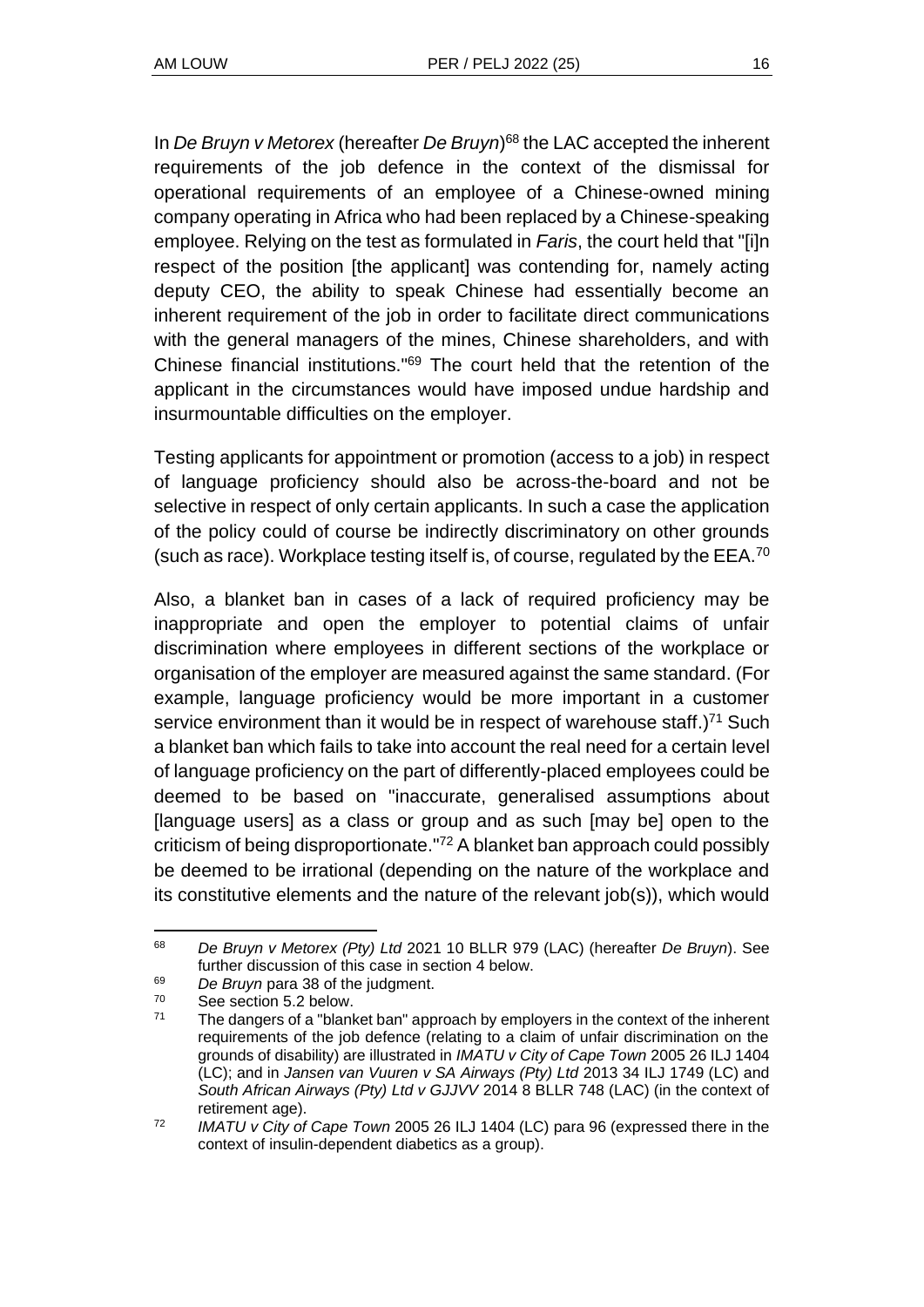preclude an employer from proving fairness of discrimination in terms of section 11(1)(b) of the EEA.

It bears noting that courts have frowned upon employers' reliance on customer preferences based on prejudice, stereotyping and stigma<sup>73</sup> when employing the inherent requirements defence (which may be relevant in respect of customer complaints relating to employees' choice and use of language, or of specific accents, dialects or speech patterns). In the same breath it should be said that genuine customer preferences which are not based on prejudice, allied with an employer's strategic targeting of a specific group of consumers, may serve to determine workplace policies in respect of language and language-based hiring decisions. For example, in 2019 Finbond mutual bank launched an online banking service (Finbond Platinum) which specifically targets the Afrikaans-speaking banking market in South Africa. According to its web site, the bank's vision is to be "the leading Afrikaans bank in South Africa", and its purpose is to "improve the quality of life of our clients by offering modern, inclusive banking products and services in Afrikaans." <sup>74</sup> In such an endeavour it is to be expected that the employer will be led in certain hiring decisions to impose an Afrikaans proficiency policy and requirements (for example, in respect of call centre and other customer service personnel). It is interesting to speculate whether any possible future legal challenge to such policies and practices in the form of an unfair discrimination claim by an unsuccessful applicant based on language could be met by an inherent requirement of the job defence (especially bearing in mind the afore-mentioned observation in *Faris* that the defence must be strictly construed, and that a "mere legitimate commercial rationale will not be enough" for an employer to justify unfair discrimination).<sup>75</sup>

In some jurisdictions and sectors, it is possible that a certain level of language proficiency may be prescribed by means of legislation. In the UK the *Immigration Act*, 2016<sup>76</sup> contains "fluency" requirements in respect of all employees of public authorities in "customer-facing roles"<sup>77</sup> in respect of English (and in Wales, in respect of English and Welsh). Apart from the

<sup>73</sup> See *Hoffmann v South African Airways* 2001 1 SA 1 (CC*)* (in the context of discrimination on the basis of HIV status); Grogan *Employment Rights* 258-260.

<sup>74</sup> Translated from the Afrikaans text, Finbond date unknown https://www.finbondplatinum.co.za/vision-and-mission.

<sup>&</sup>lt;sup>75</sup> See the text to footnote 61 above.

<sup>76</sup> *Immigration Act*, 2016 Part 7: Language Requirements for Public Sector Workers.

<sup>77</sup> Defined in section 77 of the *Immigration Act*, 2016 as "a person who, as a regular and intrinsic part of the person's role, is required to speak to members of the public in English."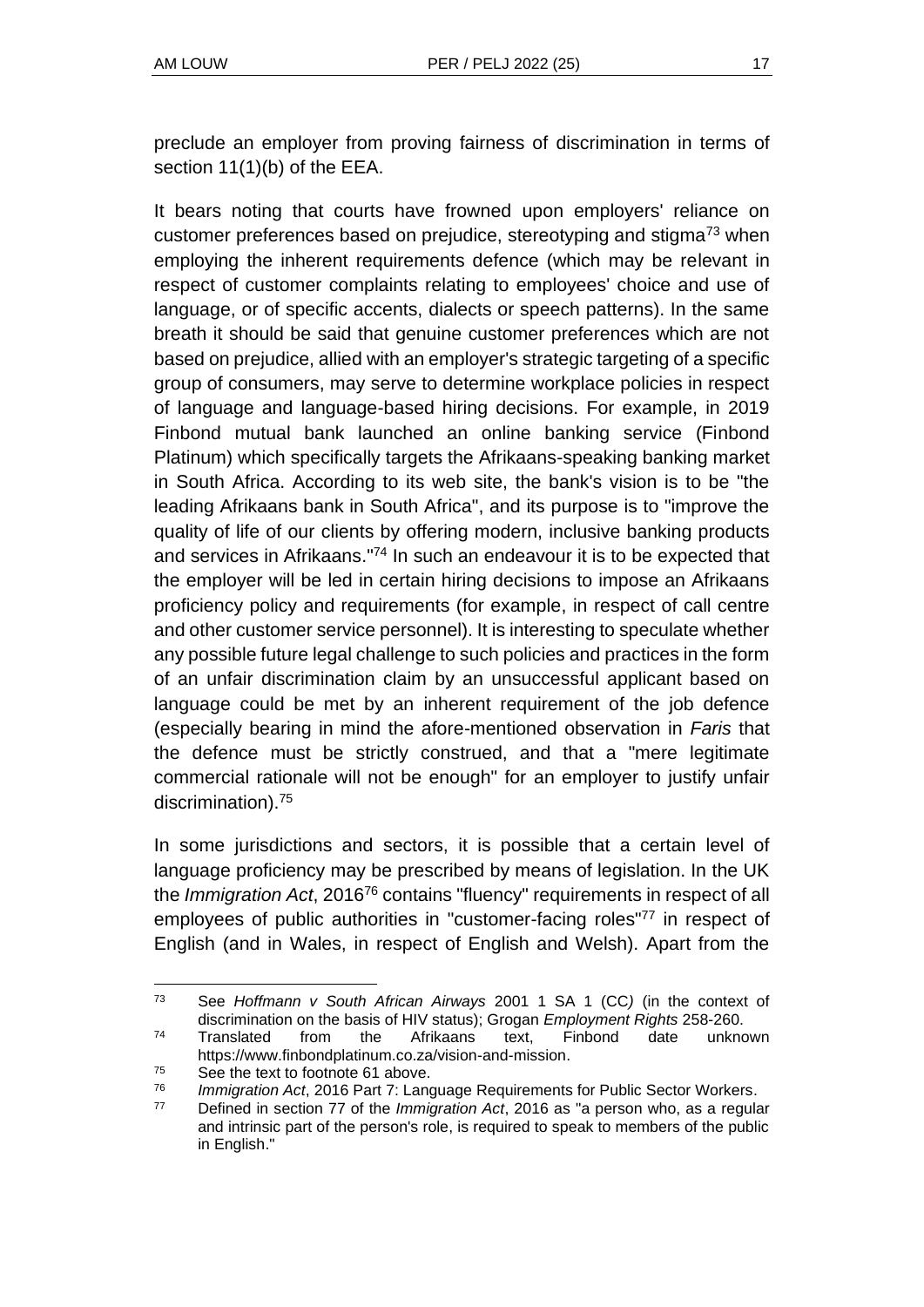rather opaque definition of "fluency" in English in this particular legislation<sup>78</sup> and the obvious potential equality and non-discrimination implications,<sup>79</sup> such legislative prescriptions would of course provide justification for affected employers in setting workplace language proficiency policies, similar to immigration rules relating to the need for foreign nationals to obtain a work permit in order to be lawfully employed. Few such language proficiency requirements currently exist in South Africa in terms of legislation which directly prescribes choice, use or proficiency of language in workplaces<sup>80</sup> (apart from national government departments covered by the *Use of Official Languages Act*, 2012)<sup>81</sup>. However, language-related legislative prescriptions may in certain circumstances affect an employer's business and provision of services and thus indirectly impact on hiring decisions as well as workplace policies regarding both language proficiency and language use by employees. An example is the *National Credit Act*, 2005.<sup>82</sup> Section 63(1) of the Act provides as follows:

A consumer has a right to receive any document that is required in terms of this Act in an official language that the consumer reads or understands, to the extent that is reasonable having regard to usage, practicality, expense, regional circumstances and the balance of the needs and preferences of the population ordinarily served by the person required to deliver that document.

Registered credit providers covered by the Act may therefore be forced to provide documentation and customer service (e.g. in the form of call centre assistance) in a particular official language or languages, which would necessitate such employers hiring employees proficient in such language or languages.<sup>83</sup> In such cases, where a hiring decision or language proficiency policy necessitated by compliance with relevant legislation may be challenged by means of an unfair discrimination claim, it is expected that it would be much easier for an employer to justify such a practice or policy

<sup>&</sup>lt;sup>78</sup> See the Code of Practice on the English Language Requirements for Public Sector Workers in Part 7 of the *Immigration Act,* 2016.

<sup>79</sup> See Milsom 2016 https://www.cloisters.com/the-immigration-act-and-the-fluencyduty-for-public-sector-workers-speaking-in-tongues/.

<sup>80</sup> See, for example, Regulation 61.1.07 (English language proficiency required in respect of pilot licensing) of the Civil Aviation Regulations, 2011 (GN R425 in GG 35398 of 1 June 2012) published in terms of the *Civil Aviation Act* 13 of 2009. Also see para 8 of the Revised Policy for the Minimum Requirements for Teacher Education Qualifications (GN 111 in GG 38487 of 19 February 2015), published in terms of the *National Qualifications Framework Act* 67 of 2008.

<sup>81</sup> *Use of Official Languages Act* 12 of 2012.

<sup>82</sup> *National Credit Act* 34 of 2005.

<sup>83</sup> For example, major bank FNB's language policy identifies English, Afrikaans, isiZulu and Setswana as its official languages for the provision of customer documentation and customer service assistance – see FNB date unknown https://www.rmbprivatebank.com/downloads/RMBPrivateBank/evolve/legal/FirstRa ndLanguageProposal.pdf.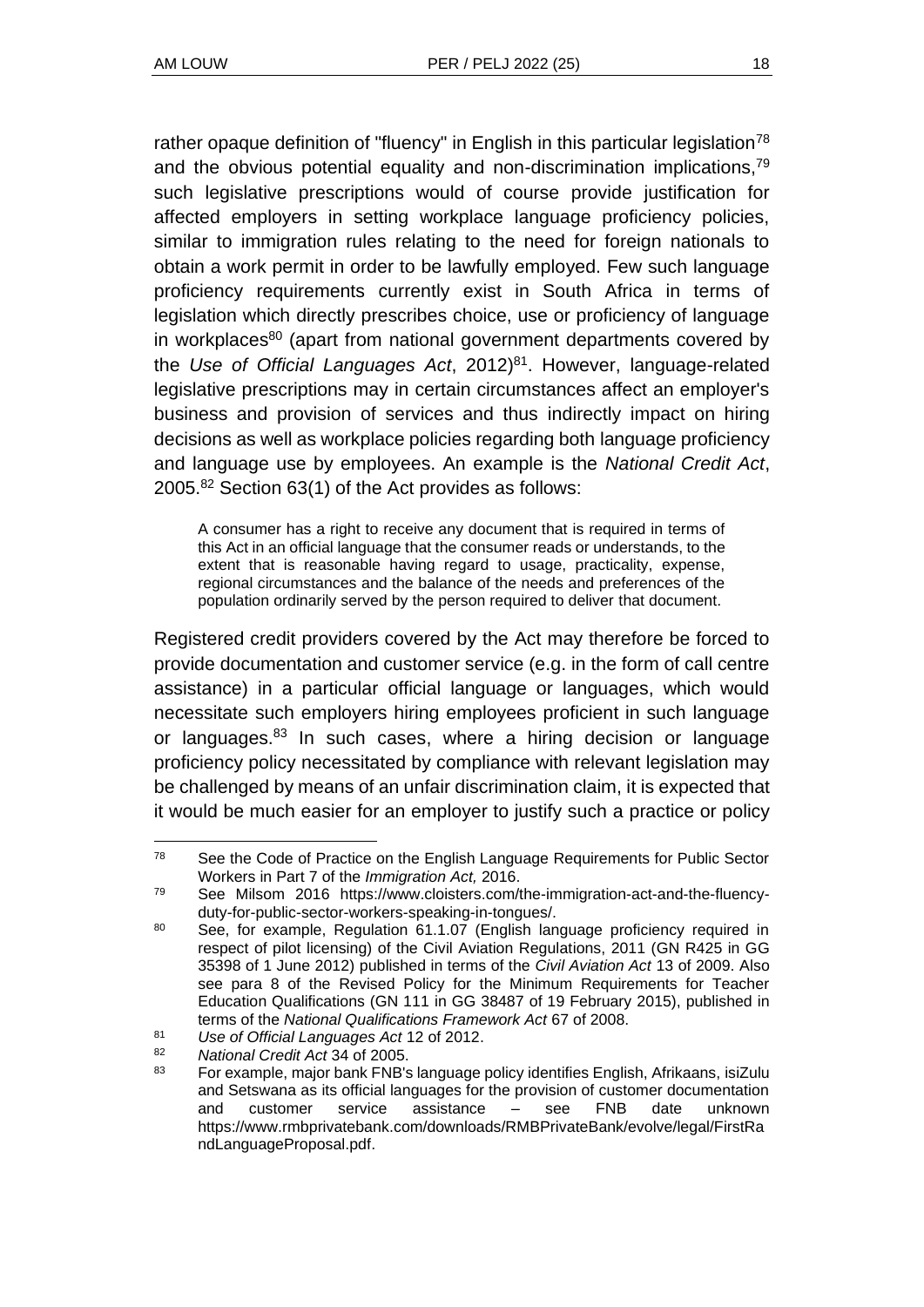as an inherent job requirement than in the above-mentioned example, where the policy or practice would be implemented in furtherance of an internal, organisation-specific commercial rationale or strategic objective of the employer.

### *4.2 Exclusionary policies*

In the context of "English-only" workplace policies in the USA it has been observed that "some employers are rightfully concerned that the workplace will become deluged with a variety of languages, thereby impeding safety, efficiency, harmony, productivity, and possibly alienate a customer base."<sup>84</sup> There may very well be a variety of reasons  $-$  some justifiable  $-$  for an employer to seek uniformity in respect of language usage in the workplace, but such reasons will always be subject to strict judicial scrutiny in the face of claims of unfair discrimination (in the USA the courts and legislatures have fashioned a strict "business necessity" standard for such "Englishonly" policies). As indicated above, the LAC in *Faris* held that a "mere legitimate commercial rationale will not be enough" to qualify a requirement as inherent to the job. Whether the restrictive effect on second-language speakers would be justified by considerations of safety, efficiency, harmony, productivity and customer preferences would have to be adjudicated in every case with due regard for the proportionality enquiry identified in *Faris*, as well as for the parameters of reasonable accommodation. In the USA it has been argued that safety and efficiency may very well suffer in the face of a compulsory "speak English only" policy (and that, for example, Latino employees may be better placed to ensure safety in the workplace and may work more efficiently when allowed to converse in their mother tongue), and also that such policies may instead of creating workplace harmony in fact lead to polarisation and tensions in the workplace between different ethnic groups.<sup>85</sup> Similar arguments can likely be made in the South African context.

### **5 Case law**

South African case law on language-based discrimination in the workplace is sparse. Apart from a recent LAC judgment which dealt briefly with a language-related claim, $86$  to date only two cases have been reported in the Labour Court, both heard by the same judge in the same court. Neither has

<sup>84</sup> Cavico, Muffler and Mujtaba 2013 *JIBCS* 24.

<sup>85</sup> Ainsworth 2010 *Seattle J for Soc Just* 233.

<sup>86</sup> See discussion in the text below at the end of this section.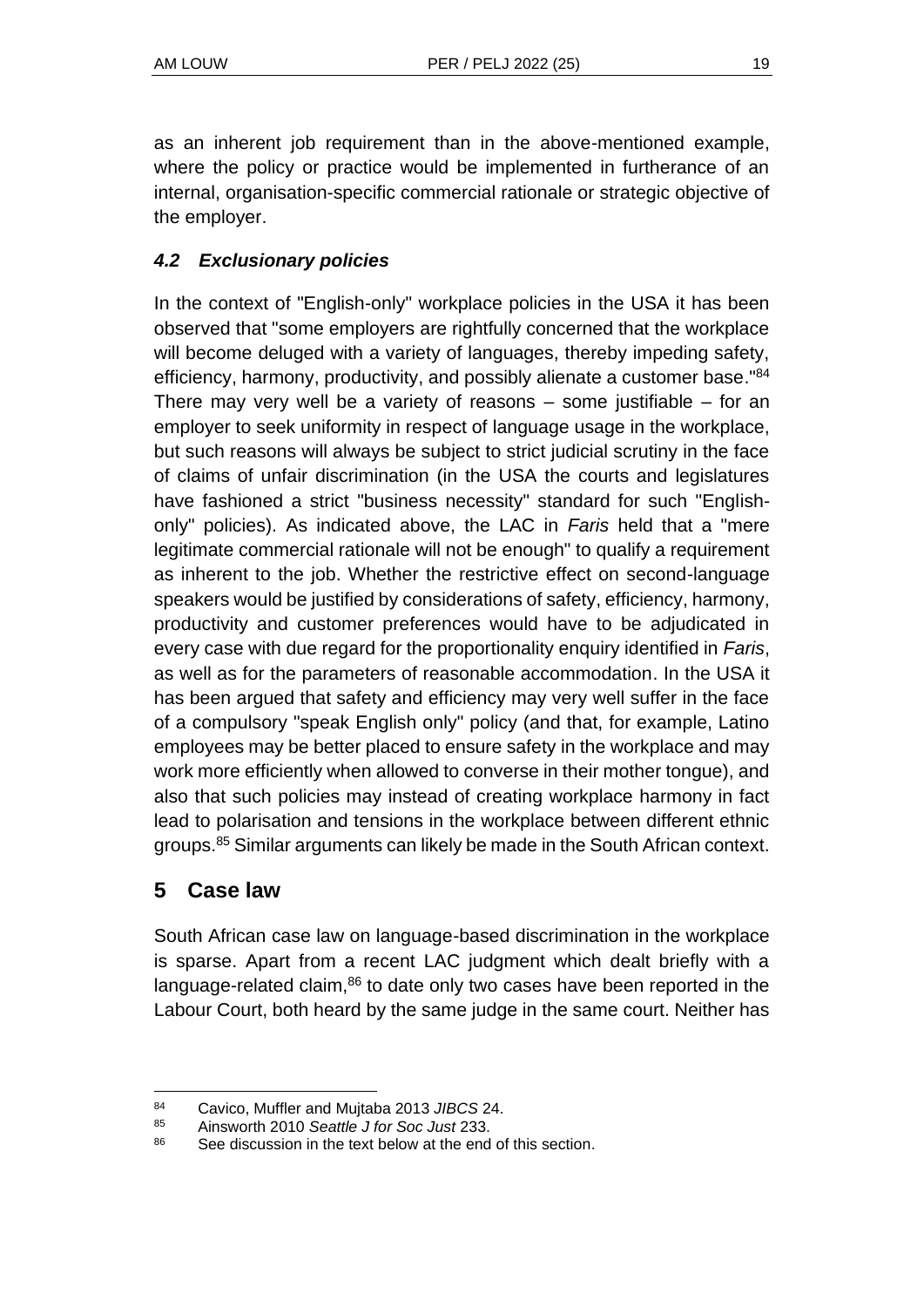provided real guidance on the approach the courts should take in respect of language-based discrimination.

The first case, *Stokwe v Member of the Executive Council, Department of Education Eastern Cape Province* (hereafter *Stokwe*),<sup>87</sup> involved the nonappointment of an African female applicant to the post of principal of an Afrikaans-language school in the Eastern Cape. The applicant had been recommended by an interview committee, subject to confirmation by the school's governing body (the SGB), who would make a recommendation to the relevant MEC of the provincial Department of Education. When the SGB eventually met to consider the appointment, "die taalkwessie"<sup>88</sup> apparently reared its head, as "[o]n seeing that the applicant bore an African name, members of the SGB raised their own concern about her ability to speak Afrikaans".<sup>89</sup> The SGB's recommendation was to change the order of preference of the candidates as recommended by the interview committee (with the applicant dropped to second place in the ranking). An education department official then informed the applicant that an "independent review panel" had been established to review the SGB's recommendation. The review panel consisted of three white male Afrikaans-speaking principals of other primary schools in the area. For the applicant it was not a happy experience: The review panel insisted that the interview should proceed in Afrikaans, and the applicant refused to speak Afrikaans.<sup>90</sup> She defended her competency in Afrikaans and argued that Afrikaans proficiency was not a requirement for anyone appointed to the post of principal.<sup>91</sup>

Following the applicant's non-appointment (she apparently never received news of her rejection for the post) she brought a claim based on several substantive and procedural grounds. Pertinent for current purposes is her claim for unfair discrimination based on section 9 of the Bill of Rights.<sup>92</sup> The judgment of the court does not expressly record the exact alleged grounds of unfair discrimination, but the court, by way of Pillay J, found that both language and race played a role in the events that had transpired.<sup>93</sup> And

<sup>87</sup> *Stokwe v Member of the Executive Council, Department of Education Eastern Cape Province* 2005 8 BLLR 822 (LC) (hereafter *Stokwe*).

 $88$  The "language question" in Afrikaans.

<sup>89</sup> *Stokwe* para 4.

<sup>90</sup> *Stokwe* para 11.

Stokwe para 12.

<sup>92</sup> Du Toit criticised the approach of the court in *Stokwe* in terms of the principle of subsidiarity, citing the case as an example of the fact that "the courts have remained willing to entertain claims of unfair discrimination by employees brought directly in terms of the Constitution instead of the EEA"; See Du Toit "Prohibition of Unfair Discrimination" 142.

<sup>93</sup> *Stokwe* paras 26-27.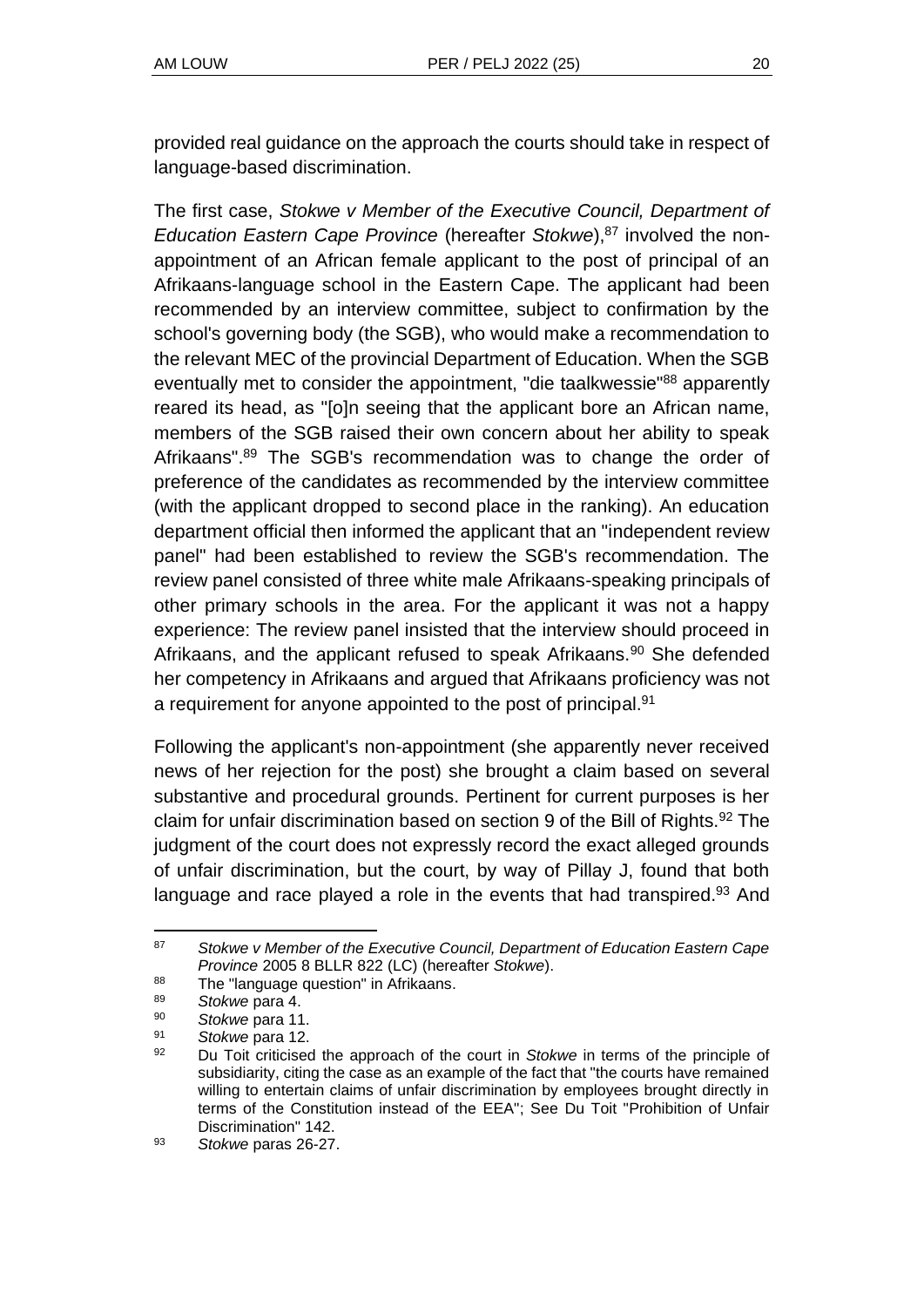this the court found to be problematic, in coming to the conclusion that the applicant had indeed been unfairly discriminated against on a number of listed grounds:

On the probabilities, I am of the view that language and race motivated the decision of the SGB ... [T]he applicant was proficient in Afrikaans. The SGB had assumed that, as an African she would not be proficient in Afrikaans. Such stereotyping is an obvious manifestation of bias and prejudice and is a typical form of unlawful discrimination ... From the uncontroverted, clear evidence of the applicant, I must accept that the review panellists were prejudiced against her because of her race, sex, gender, colour and language preference. They discriminated against her on these grounds. Their conduct was unprofessional, appalling and wholly discordant with the values of a democratic constitutional order.<sup>94</sup>

*Stokwe* adds little clarity in respect of how our courts should adjudicate workplace unfair discrimination claims based on language. The court's rather brief finding of unfair discrimination appears to have turned on the cumulative effect of discriminatory conduct which intersected different listed grounds. And the court did not deal with potential justification by the employer of what appeared to be an Afrikaans language proficiency policy (probably on the basis that, as Pillay J held, the applicant was proficient in Afrikaans, and that the non-appointment of the applicant was due to a racially-prejudiced assumption of a lack of proficiency which was not borne out by the facts). Accordingly, the court did not consider possible inherent requirements of the job defence in this case justifying what appeared to be an Afrikaans proficiency policy.<sup>95</sup> Ultimately, *Stokwe* probably is most valuable based on its facts, as an illustration of the intersection and overlapping of listed grounds of discrimination that may occur in practice (and, more specifically, the extant prejudices which may persist around language and race especially).

The second case, *Stojce v University of KwaZulu-Natal* (hereafter *Stojce*),<sup>96</sup> involved a multi-barrelled unfair discrimination claim<sup>97</sup> brought by a foreignborn university lecturer who had applied for an academic position at a university. One leg of the claim was based on alleged unfair discrimination on the grounds of language, as English was not the applicant's first

<sup>&</sup>lt;sup>94</sup> Stokwe paras 28, 29 and 34.

The court observed that "The advertisement for the post merely stated that Despatch Primary School was an Afrikaans medium school. Afrikaans was not prescribed as a qualifying requirement for appointment". It is thus unclear from the reported judgment whether, in fact, there was any language proficiency policy in place in the workplace.

<sup>96</sup> *Stojce v University of KwaZulu-Natal* 2007 3 BLLR 246 (LC) (hereafter *Stojce*).

<sup>97</sup> The applicant alleged unfair discrimination on the grounds of race, language and the unlisted ground of qualification and tertiary teaching and research experience.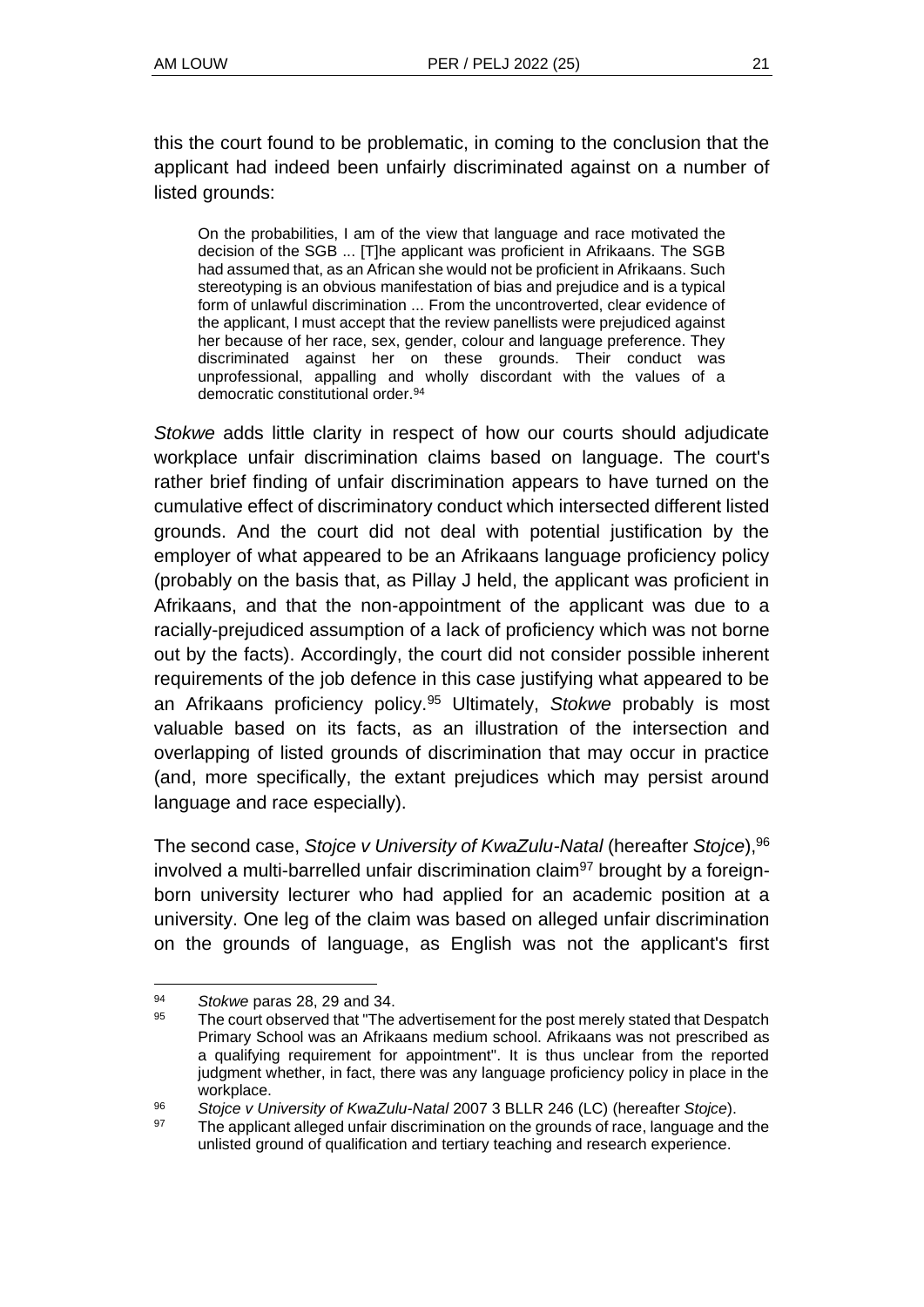language. The applicant met the job requirements of the post as advertised and was short-listed for an interview. Following the interview, the applicant was informed by letter by the Dean of the relevant faculty that his application had not been successful, citing as reasons that the selection committee felt that he did not have the capacity to teach at tertiary level "as you have insufficient tertiary teaching and research experience", and also that "you have inadequate communication skills in the English language".<sup>98</sup>

In respect of the first of these reasons, the respondent averred that:

[a]lthough the applicant's tertiary teaching experience was stated as being five years, it was not appropriate for South African circumstances for, apart from the classes being large, most of the students came from disadvantaged backgrounds and did not have English as their first language. His undergraduate teaching experience was in his home country, Bulgaria … [The Dean of the faculty] considered that special skills would be required for teaching large groups of undergraduate students who did not have English as their first language and who came from disadvantaged backgrounds.<sup>99</sup>

In respect of the second of the above-mentioned reasons for the applicant's non-appointment, the interview committee was of the opinion that "notwithstanding the applicant's ability to communicate in English and his commendable effort at speaking a foreign language and conducting research and his undergraduate degree in English, his ability to speak the language was not coherent."<sup>100</sup> The court agreed, finding that the applicant did not communicate clearly and holding that his "grammar was not sufficiently good at times for even the Court to understand him."<sup>101</sup> In the circumstances, Pillay J held that "respondents, therefore, were entirely justified in refusing to appoint the applicant to the post of lecturer." Earlier, the court had held that the question of inherent requirements of the job did not arise as a potential defence for the employer as the applicant did not put the requirement of speaking English sufficiently coherently as an issue in dispute: "His case was that his English was good enough for the purposes of filling the post and that the respondents did not assess him correctly in this regard." <sup>102</sup> The court's finding on this leg of the claim of unfair discrimination therefore appears to have been that the employer was not called upon to justify unfair discrimination. From the facts the court determined that any discrimination (if present at all) was not unfair, due to

<sup>98</sup> *Stojce* para 7.

<sup>99</sup> *Stojce* paras 11-12.

Stojce para 13.

<sup>101</sup> *Stojce* paras 14-15.

Stojce para 4.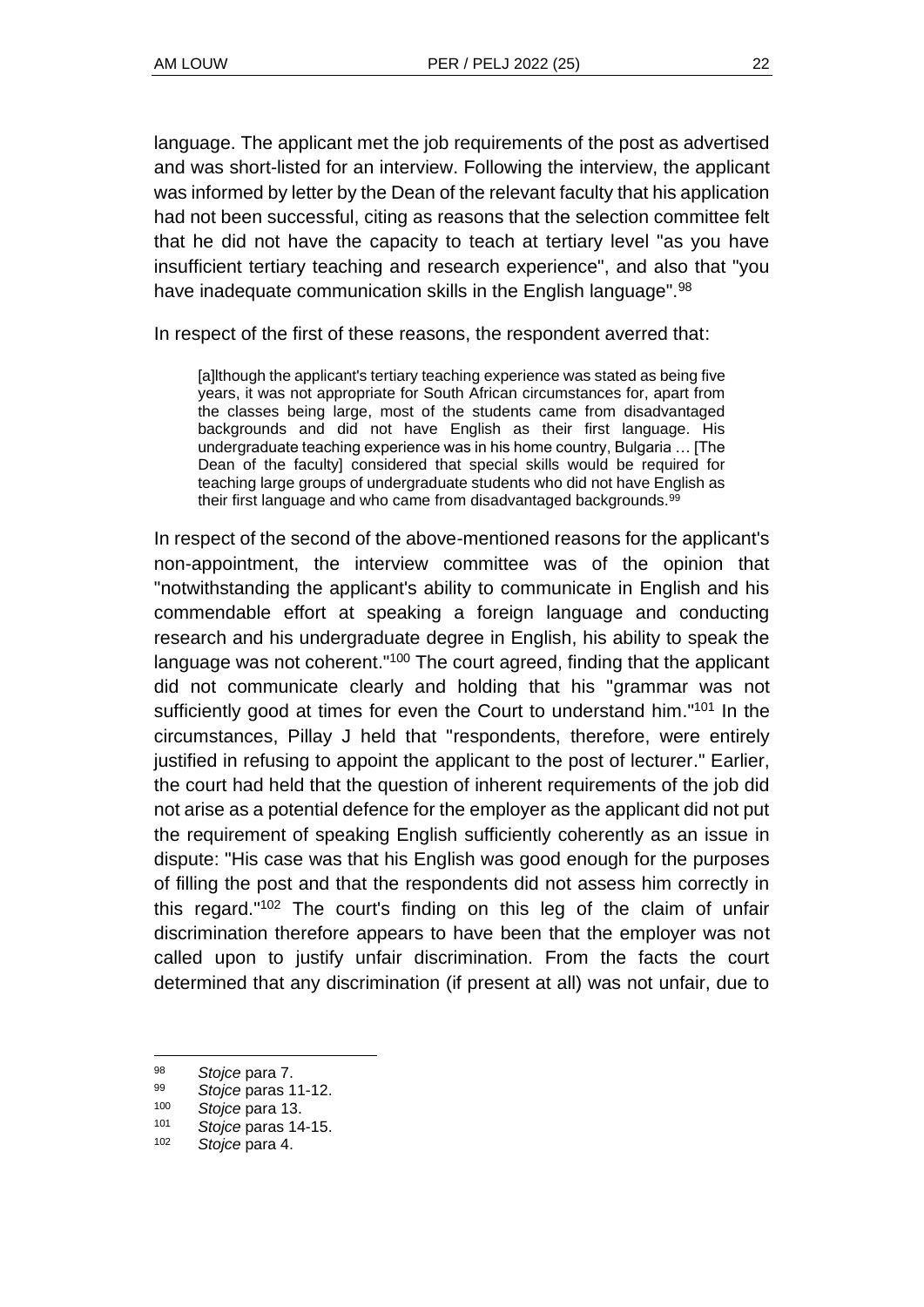the nature of the job, the applicant's poor proficiency in English and the employer's operational requirements.

While the court here was faced with a language proficiency policy (requiring a threshold level of proficiency in English as the language of tuition at the university) and it would appear that the employer could justify such a policy on the basis of the inherent requirements of the job of a university lecturer, the court, having dismissed a role for the inherent requirements defence on the basis of the applicant's pleaded claim, held that the applicant had failed to prove any discrimination in respect of the respondent's refusal to appoint him.<sup>103</sup> There was, in the court's view, no reason for the employer to justify the applicant's non-appointment on the basis of inherent requirements, as no case of differentiation or unfair discrimination had been made.

*Stojce* is of limited value for the present purposes in respect of mapping the future of language-based workplace unfair discrimination claims and how courts should approach them. The court did not investigate the employer's language proficiency requirement (appearing, to an extent, to take judicial notice of the fact that the applicant's apparent proficiency in English fell woefully short of what was required in the university's lecture venues). Nor did it engage with the question of whether such a language proficiency requirement qualified as an inherent requirement of the job, although the court's finding was clearly based on the assumption that it was – the respondent had compared the requirements of the job with the suitability of the candidate to fulfil them, and "that is the essence of the process of filling posts".<sup>104</sup> In the light of the court's strict approach to the inherent requirements defence (as evidenced more recently in *Faris*), the sparsity of evaluation in *Stojce* does little to provide real guidance for future cases involving workplace language proficiency policies and their justification by employers.

More recently, a language-related claim came before the LAC, in *De*  Bruyn.<sup>105</sup> The appellant, who had been retrenched by a Chinese-owned mining company operating in Africa after his position had allegedly become redundant, challenged his dismissal as automatically unfair on the grounds

<sup>103</sup> *Stojce* paras 23 and 28-29.

This (what is submitted is a common-sense) approach mirrors that of Jammy AJ in *Lagadien v University of Cape Town* 2000 21 ILJ 2469 (LC), by confirming that there is nothing unfairly discriminatory about the normal application of valid and reasonable selection criteria in the process of the selection of a candidate for appointment or promotion (where the outcome of such determination is not arbitrary, capricious or fanciful).

<sup>105</sup> *De Bruyn*, judgment delivered 21 July 2021.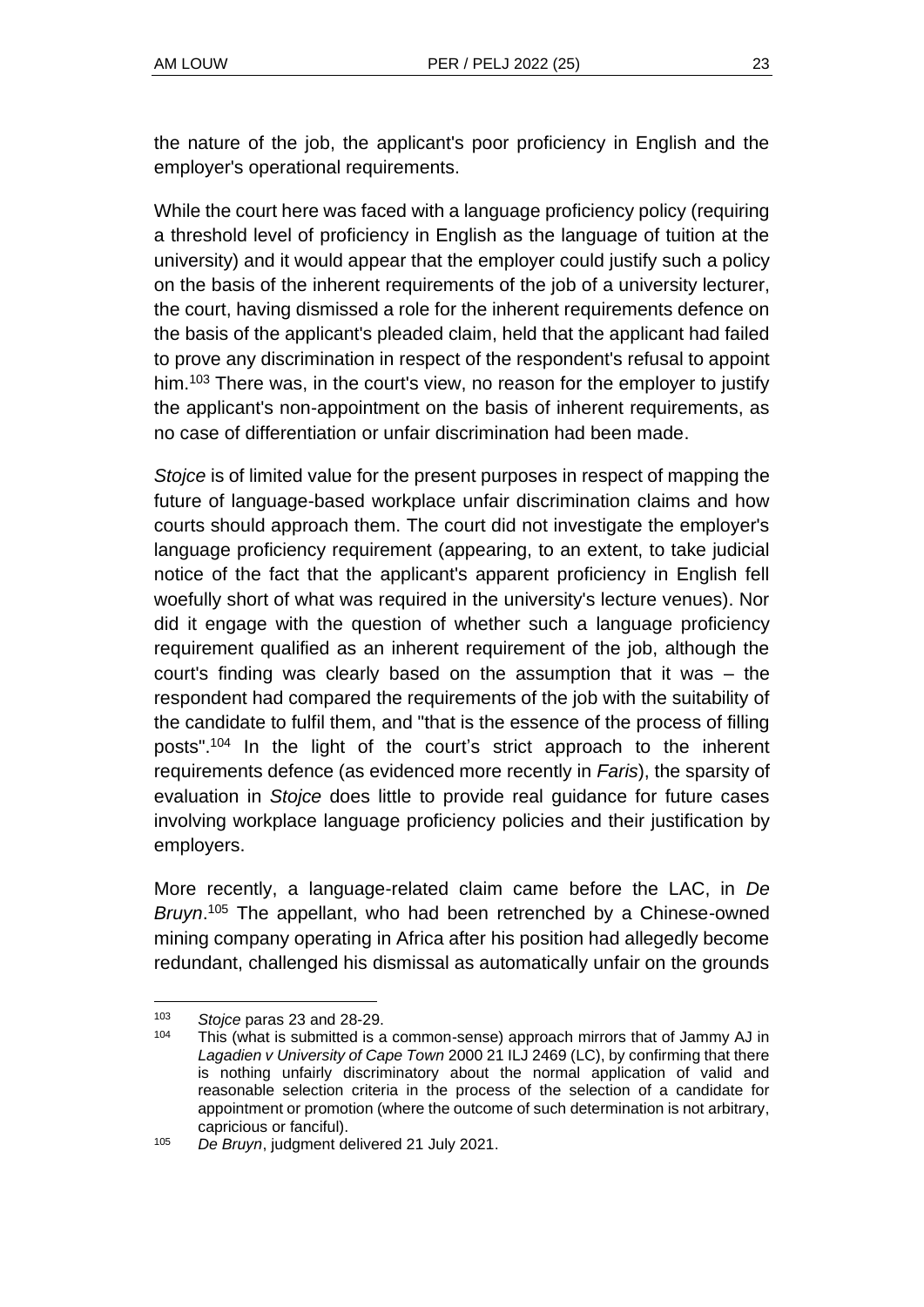of unfair discrimination based *inter alia* on language and nationality/ethnic origin.

The employer, Metorex, had been experiencing dire financial problems in 2015 and the Chinese controlling shareholder in Metorex took the decision to replace the general managers at its mines in the Democratic Republic of the Congo and Zambia with Chinese-speaking nationals. The rationale for the decision was to facilitate better communication by the CEO with general managers on the mines as well as to source investment from Chinese banks and other shareholders in Hong Kong. The Labour Court had rejected the automatically unfair dismissal claim on the basis that the main or dominant cause of the dismissal was the fact that the appellant's post had become redundant, holding that his "selection for retrenchment and nonappointment in the position of acting Deputy CEO … cannot solely be reduced to his being non–Chinese."

On appeal the LAC held that counsel for the respondent had conceded that the substantial reason for the appointment of a Chinese individual in the senior executive of Metorex, which had made the appellant's position redundant, related to language and culture and that a *prime facie* case of discrimination had been made out, and the respondent relied on the proportionality-based inherent requirements of the job defence as set out in the *Faris*<sup>106</sup> judgment.<sup>107</sup> The respondent argued that even though there was discrimination it was not unfair and was reasonably justified. The court held that even in light of the acting CEO's concession in evidence that the appellant would not have been retrenched if he had been Chinesespeaking, the "legitimacy of the business rationale for appointing Chinese speaking mine managers and a Chinese speaking CEO could not really be rebutted."<sup>108</sup> The court found that "the ability to speak Chinese had essentially become an inherent requirement of the job in order to facilitate direct communications" with the mine managers, banks and shareholders, and that the appellant could not have been reasonably accommodated (holding that "it is hard to contend that the retention of the appellant (merely to accommodate him) … would not have imposed undue hardship and insurmountable difficulties on Metorex").<sup>109</sup>

*De Bruyn* provides confirmation that efficiency of communication may justify a language proficiency policy on the grounds of the inherent requirements

<sup>&</sup>lt;sup>106</sup> *Faris* – see discussion in the text in section 3 above.<br><sup>107</sup> *De Bruyn* para 31

De Bruyn para 31.

<sup>108</sup> *De Bruyn* para 32.

<sup>109</sup> *De Bruyn* para 38.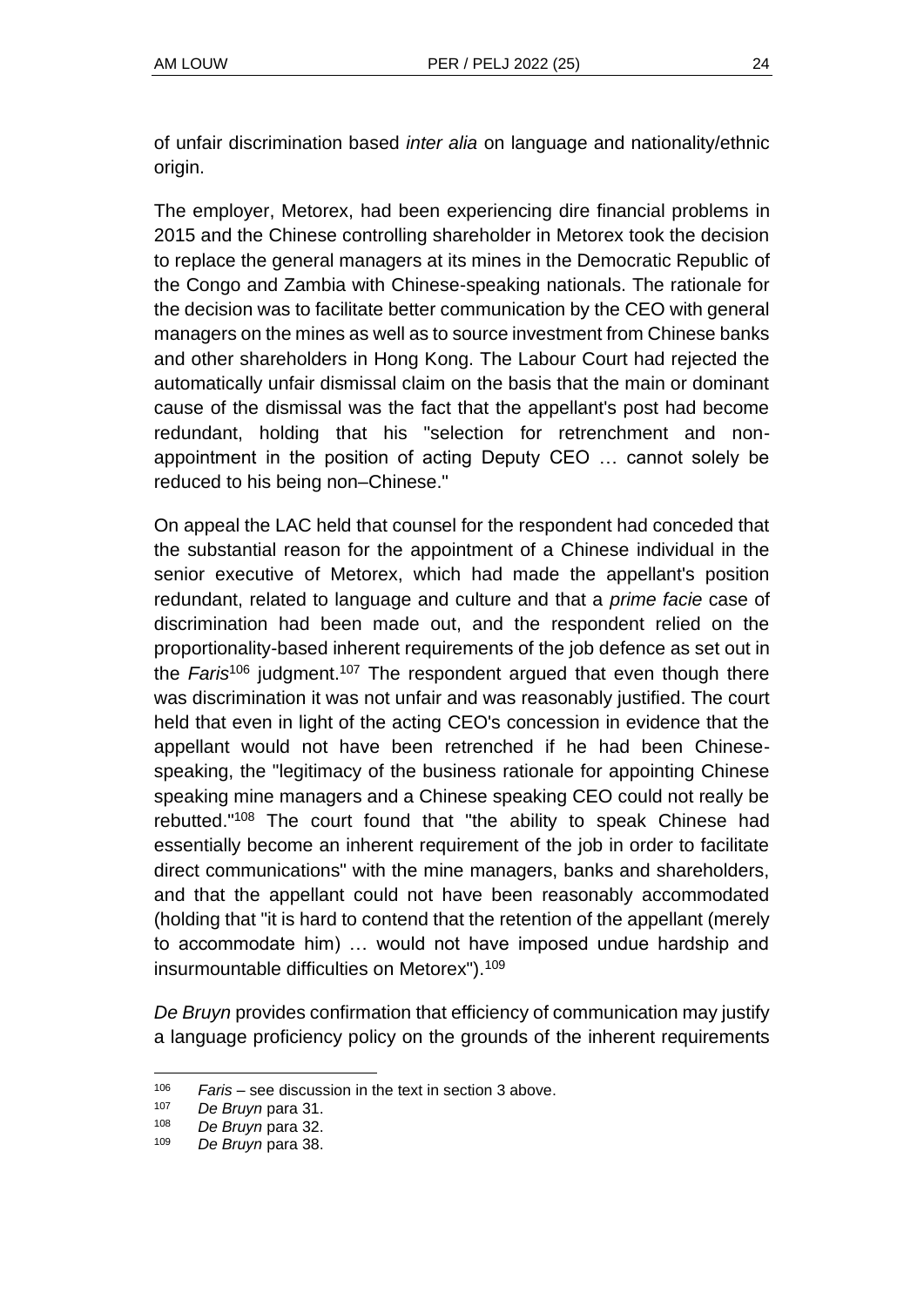of the job (especially when, as on the facts of the case, such a proficiency requirement is coupled with genuine and pressing operational requirements of the employer).

# **6 Specific issues regarding language and workplace discrimination**

### *6.1 Relevance to the implementation of affirmative action*

Apart from discriminatory policies exposing employers to claims of unfair discrimination, it should be noted that a language policy (such as a "speak-English-only" policy, or a language proficiency policy) may constitute a barrier to the employment of persons from designated groups under the EEA or may otherwise negatively impact on the employer's ability to protect or advance such persons. Designated employers are obliged to implement affirmative action measures. These include measures "to identify and eliminate employment barriers … which adversely affect people from designated groups"<sup>110</sup> (such a language policy may constitute such an employment barrier<sup>111</sup>); "measures designed to further diversity in the workplace based on equal dignity and respect of all people"<sup>112</sup> (such a policy may be directly contrary to the furtherance of diversity); and "making reasonable accommodation for people from designated groups in order to ensure that they enjoy equal opportunities and are equitably represented in the workforce of an employer<sup>"113</sup> (reasonable accommodation<sup>114</sup> may require flexibility on the part of an employer, for example in the implementation of language proficiency policies).

Also, it should be noted that language may play a role in respect of selection criteria for qualification under an affirmative action policy. In the Equality Court case of *Du Preez v Minister of Constitutional Development*<sup>115</sup> language proficiency was identified as a valid and relevant criterion to be considered for the selection of candidates for the position of regional magistrate. An affirmative action policy which focussed on race and gender

 $110$  Section 15(2)(a) of the EEA.

<sup>111</sup> As recognised in the American context: "English-only rules generally have an adverse impact on protected groups and … should be closely scrutinized. We also agree that such rules can 'create an atmosphere of inferiority, isolation, and intimidation." *Gutierrez v Municipal Court of Southeast Judicial District County of Los Angeles* 838 F 2d 1031 (9th Cir 1988) para 20.

 $112$  Section 15(2)(b) of the EEA.

<sup>113</sup> Section  $15(2)(c)$  of the EEA.<br>114 Also see discussion in section

Also see discussion in section 5.3 in the text below.

<sup>115</sup> *Du Preez v Minister of Justice and Constitutional Development* 2006 27 ILJ 1811 (SE).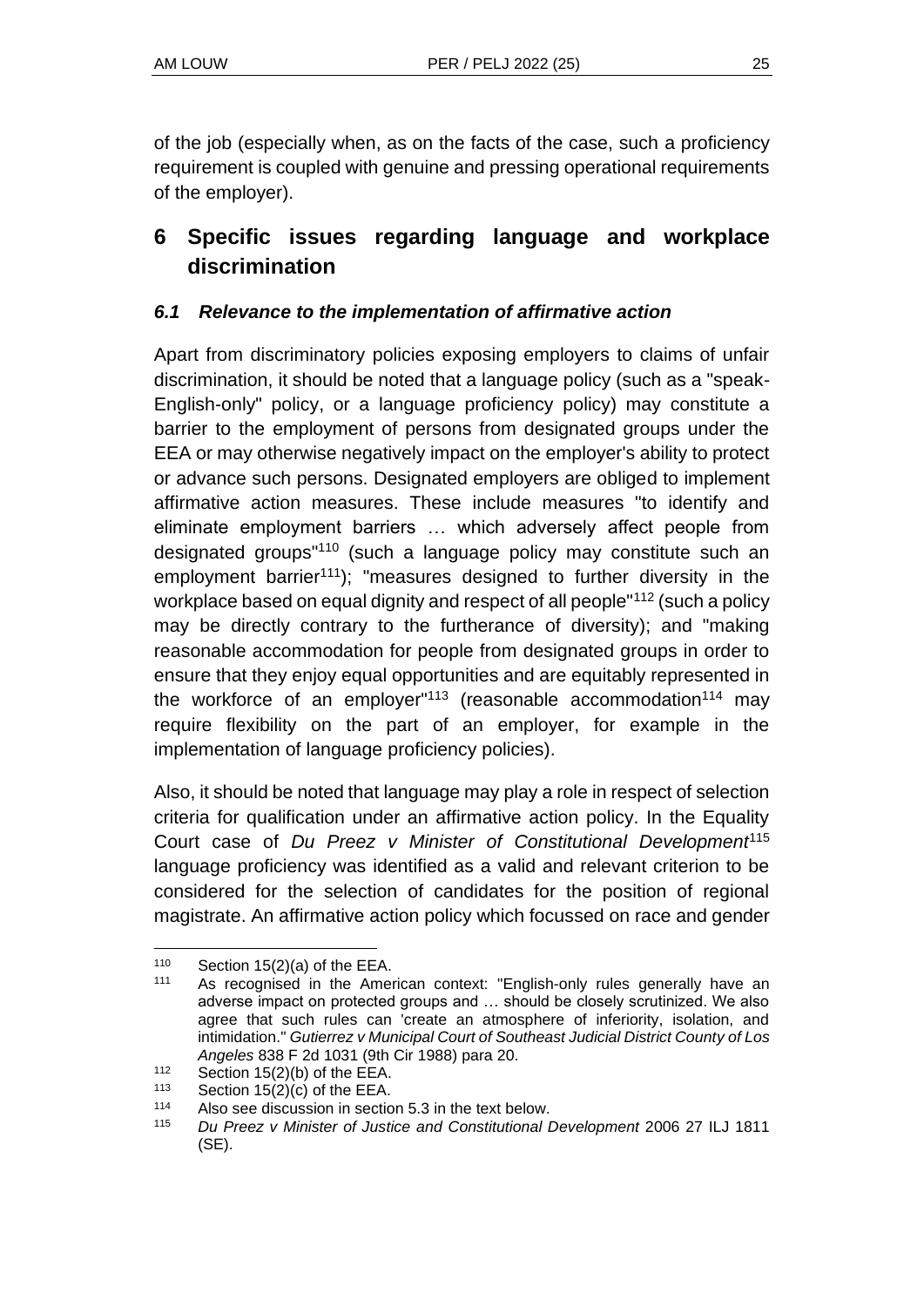to the exclusion of this and other relevant criteria was deemed to be unfairly discriminatory towards an experienced white male candidate.<sup>116</sup>

### *6.2 Relevance to testing in the workplace*

The EEA regulates the psychometric testing of employees. Section 8 provides that psychometric testing and "other similar assessments" are prohibited unless the test or assessment "can be applied fairly to employees"<sup>117</sup> and "is not biased against any employee or group."<sup>118</sup> Educational disparities caused by institutionalised discrimination (as is the case in South Africa) may call into question the extent to which a language proficiency test can be applied fairly to all employees and is not biased against certain employees or groups.<sup>119</sup> Pre-employment selection tests may be facially neutral but may have a disproportionate impact on certain (race and gender) groups, amounting to indirect unfair discrimination.<sup>120</sup> In the context of language proficiency testing this may also relate to indirect discrimination on the grounds of culture and ethnic origin.

On a related note, language proficiency testing linked with job requirements (and job descriptions as contained in advertisements) such as "excellent verbal and written communication skills" may not only implicate language as a basis for potential unfair discrimination, it may also indirectly discriminate on the grounds of disability (for example, in the case of dyslexic applicants). Employers must proceed with care when choosing, designing and implementing such testing or job requirements.

### *6.3 Reasonable accommodation*

The EEA defines "reasonable accommodation" as "any modification or adjustment to a job or to the working environment that will enable a person from a designated group to have access to or participate or advance in employment."<sup>121</sup> The concept of reasonable accommodation is well-known in international instruments as well as in domestic anti-discrimination legislation in various jurisdictions (specifically in the USA's *Americans with Disabilities Act*). <sup>122</sup> The concept is closely linked to the employer's inherent

<sup>116</sup> See, specifically, *Du Preez v Minister of Justice and Constitutional Development*  2006 27 ILJ 1811 (SE) para 38.

<sup>117</sup> Section 8(b) of the EEA.

<sup>118</sup> Section 8(c) of the EEA.

<sup>119</sup> Basson "Employment Testing" 219.

<sup>120</sup> Basson "Employment Testing" 219.

 $121$  Section 1 of the EEA.<br> $122$  Americans with Disab

<sup>122</sup> *Americans with Disabilities Act*, 1990 (42 USC § 12101).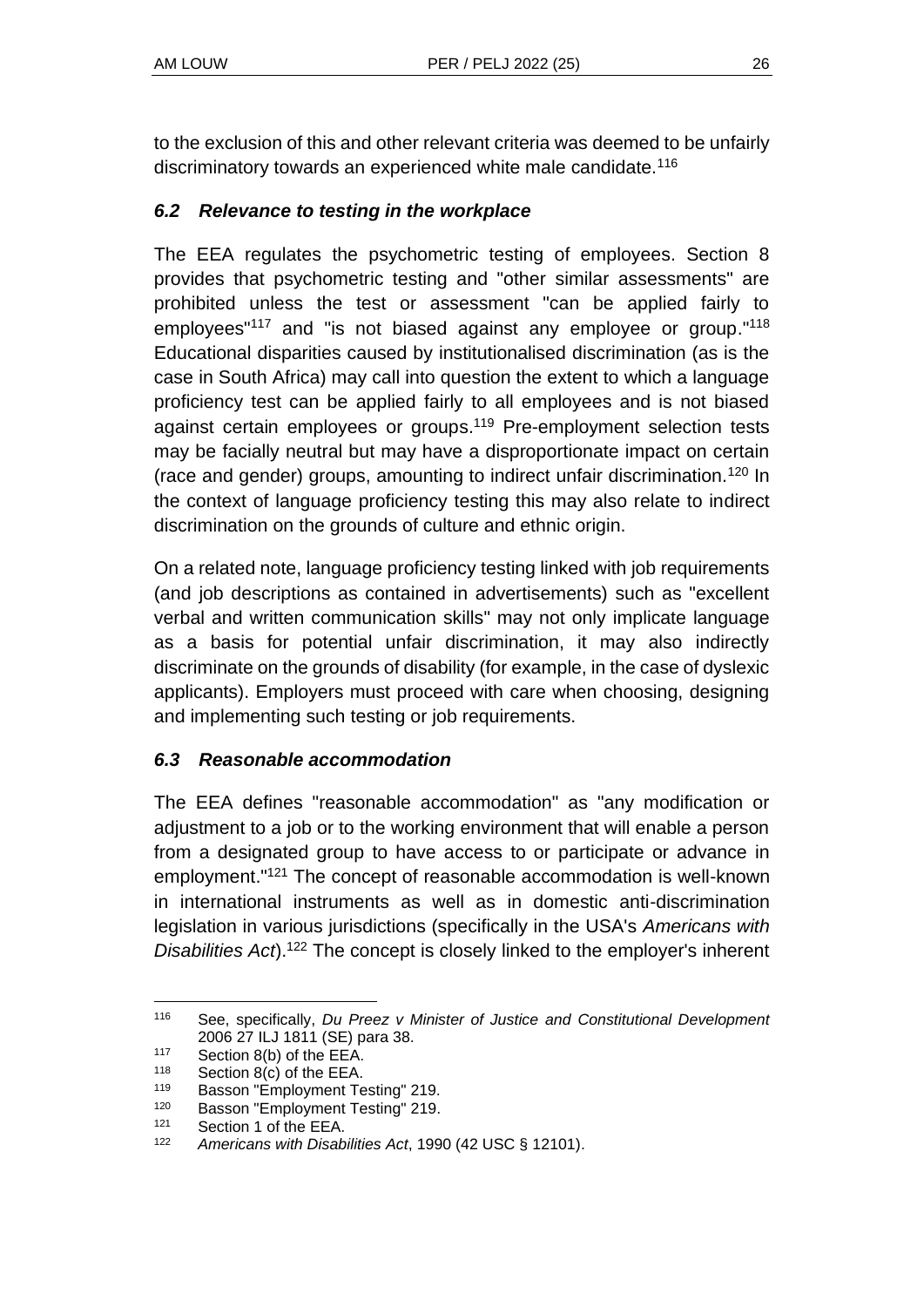requirements of the job defence to claims of unfair discrimination: Where an employee can be reasonably accommodated (without placing undue hardship on the employer) in order to be able to perform the job, then the presence of the relevant ground of discrimination cannot be viewed as constituting an inherent requirement which would justify the employer's differential treatment of the employee in the circumstances.

It is primarily in the context of disability that the concept of reasonable accommodation has obtained traction, in order to ensure that disabled persons are accommodated in order to be able to be engaged in productive work. But the EEA also identifies reasonable accommodation as a form of an affirmative action measure, stating that affirmative action measures implemented by designated employers must include "making reasonable accommodation for people from designated groups in order to ensure that they enjoy equal opportunities and are equitably represented in the workforce of an employer."<sup>123</sup> The mention of persons from designated groups as the beneficiaries of reasonable accommodation in both the Act's definition of the term as well as under the affirmative action provisions shows that accommodation must not only be made on the grounds of disability (one of the designated groups), but also on the grounds of race and sex.

This accords with the Constitutional Court's understanding of the scope of the duty of reasonable accommodation as also encompassing other listed grounds of unfair discrimination.<sup>124</sup> Accordingly, employers who impose potentially unfair discriminatory workplace language policies must consider the role of reasonable accommodation of an employee's language choice or use.

To date our courts have not extensively considered reasonable accommodation in this context. In *Stojce* the Labour Court found that the claimant's language proficiency was simply below par, and that the employer was completely justified to refuse to appoint a person as a university lecturer whose English was incoherent. In *Stokwe* the same court found that the claimant was proficient in Afrikaans, which seems to preclude the need for any accommodation on the facts. In *De Bruyn* the LAC very briefly dealt with the issue in holding that the retention of the redundant employee would have imposed "undue hardship and insurmountable

<sup>&</sup>lt;sup>123</sup> Section 15(2)(c) of the EEA.<br><sup>124</sup> See Billow pares 73.75

See *Pillay* paras 73-75.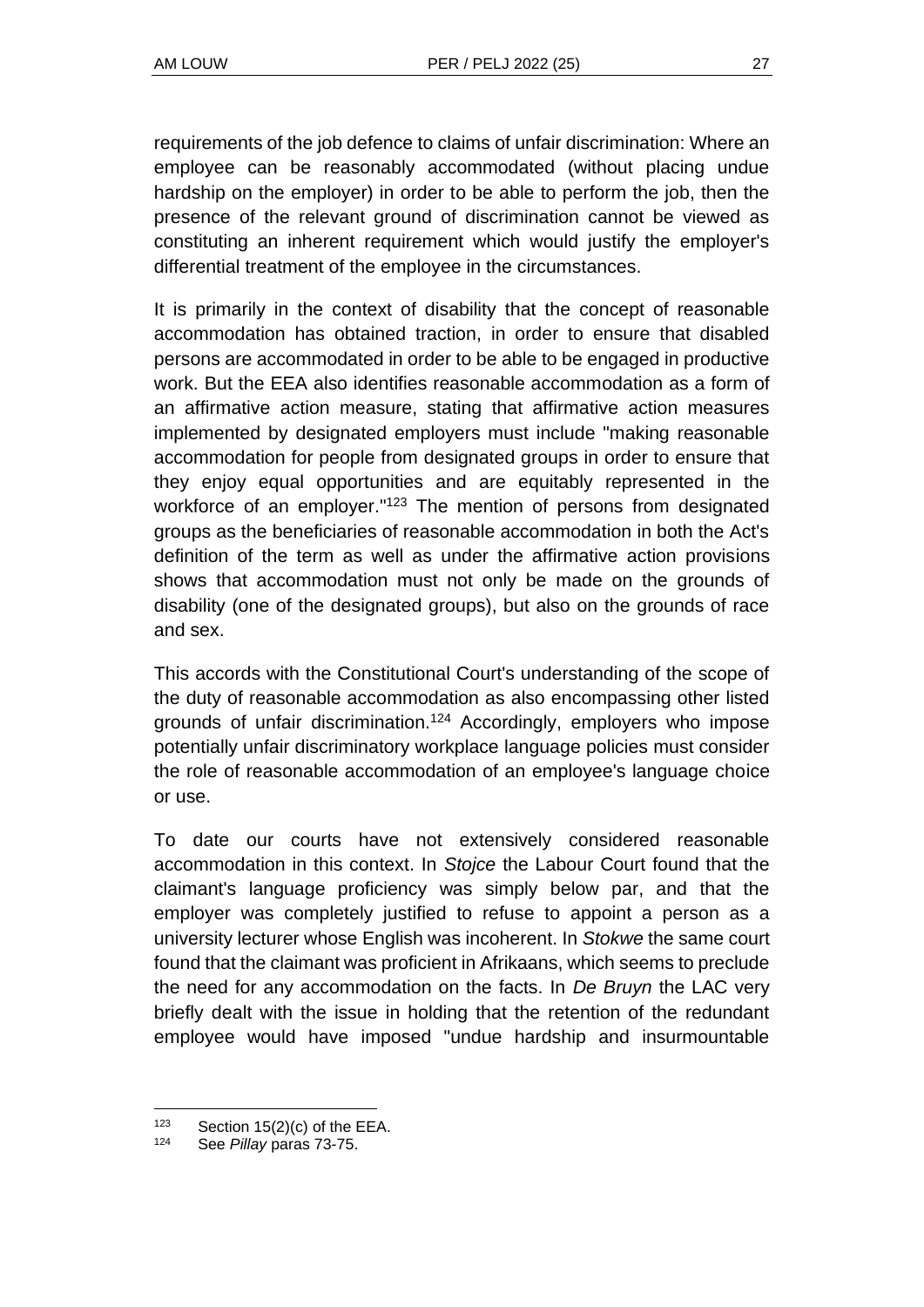difficulties" on the employer, which was experiencing significant economic problems.

In the case of language proficiency policies, it seems that the reasonable accommodation of an employee who lacks the required level of proficiency would be closely linked to the employer's duty to apply inherent job requirements in a rational and proportional manner. Mention was made earlier of the fact that employers need to be circumspect in respect of testing for language proficiency and also in respect of applying blanket bans on employees who are not proficient across the whole workplace or organisation of the employer. What would be reasonable would depend on the required level of proficiency in order to perform the job. An employee who needs to communicate effectively with customers or co-workers can probably be accommodated if the cause for the employer's concern relates simply to unwanted accents or dialects, while an employee experiencing the difficulties experienced by the claimant in *Stojce* ("His grammar was not sufficiently good at times for even the Court to understand him…") and in *De Bruyn* would have less scope to claim that an employer can and should make reasonable accommodation in order to modify or adapt the job or working environment. At the more extreme end of the spectrum, and in the light of the qualification that reasonable accommodation does not require undue hardship for the employer, it is debatable whether employers might be called on to invest in technological aids in order to accommodate an incoherent employee. In the case of an employee with a speech disability this may be the case, but it is doubtful that a court would impose such a burden on an employer faced with an employee whose language use is below the required standard (e.g. due to the poor use of grammar, poor pronunciation or other deficiencies of language). Ultimately, it is a question of proportionality.<sup>125</sup>

Also, as mentioned earlier, an employer may more easily be able to justify language proficiency as an inherent job requirement where a certain level of proficiency may be externally prescribed for the relevant job (again, consider the examples of English language proficiency levels for pilots and air traffic controllers, or proficiency standards prescribed in the teaching profession). Where there exists such an externally-imposed proficiency standard an employer would likewise be less likely to be forced to accommodate a non-compliant employee (and any form of accommodation

<sup>125</sup> As Langa CJ observed in *Pillay* para 77 that a "… reasonable accommodation is, in a sense, an exercise in proportionality that will depend intimately on the facts." Also see Bernard 2014 *PELJ* 2880, with reference to *POPCRU* para 43.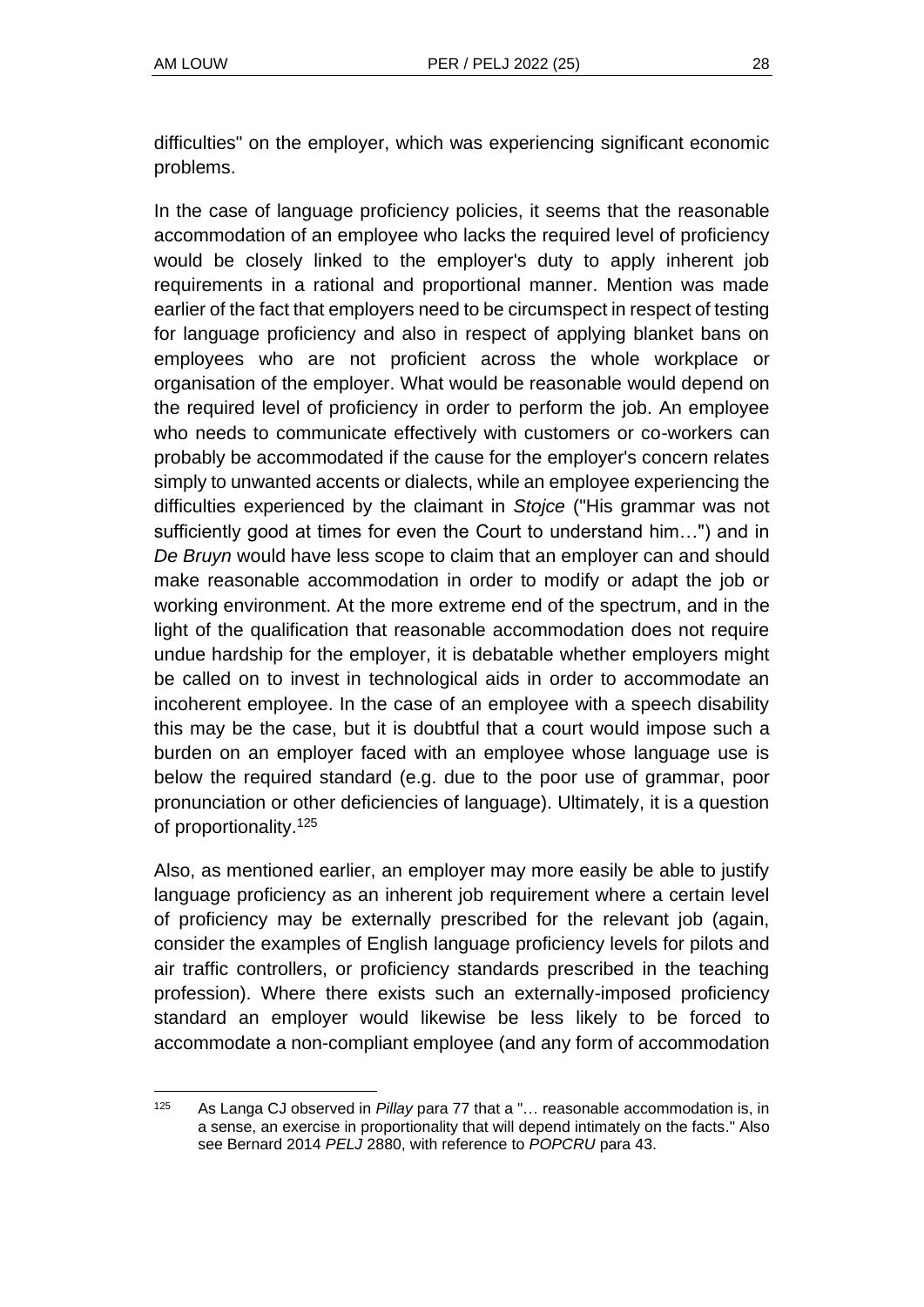which might, for example, expose the employer to risks of public safety or to contravention of the relevant law would undoubtedly amount to undue hardship on the employer). It is fruitless to speculate on the parameters of the application of reasonable accommodation in respect of language in the absence of a specific set of facts, and one will have to await guidance from the courts in any possible future cases involving this specific aspect.

### *6.4 Harassment (and employer liability)*

The EEA in section 6(3) provides that "… harassment of an employee is a form of unfair discrimination and is prohibited on any one, or a combination of grounds of unfair discrimination listed in [section 6(1) of the Act]". Apart from the fact that an employer may engage in harassing conduct towards an employee based on language, the Act also prohibits harassment on any such grounds by fellow employees. While "harassment" is not defined in the EAA, much may be gleaned from the definition of harassment contained in section 1 of PEPUDA:

[U]nwanted conduct which is persistent or serious and demeans, humiliates or creates a hostile or intimidating environment or is calculated to induce submission by actual or threatened adverse consequences and which is related to (a) sex, gender or sexual orientation; or (b) a person's membership or presumed membership of a group identified by one or more of the prohibited grounds or a characteristic associated with such group.

Mention was made earlier of the role of language in respect of identity. Language as a characteristic associated with an ethnic, racial or cultural group, for example, could serve to ground a claim for harassment (for example, derogatory statements made around the water cooler by fellow employees in respect of an employee's use of vernacular or peculiar dialects). Apart from potential language-based unfair discrimination by employers against employees, it should be noted that employers may also be vicariously liable in terms of section 60 of the EEA for acts of unfair discrimination or harassment by employees against other employees.

Although the Labour Court has held that an employer cannot be held liable in terms of section 60 for unfair discrimination (and, it is assumed, harassment) of an employee by a customer of the employer's business, <sup>126</sup> it is possible that delictual liability under the common law<sup>127</sup> may follow.<sup>128</sup>

<sup>126</sup> *Shoprite Checkers (Pty) Ltd v Samka* 2018 9 BLLR 922 (LC) (in that case, unfair discrimination on the grounds of race).

<sup>127</sup> See *Media 24 Ltd v Grobler* 2005 3 All SA 297 (SCA) (in the context of sexual harassment).

<sup>128</sup> See Rossouw and Nana 2018 [http://www.mondaq.com/southafrica/](http://www.mondaq.com/southafrica/x/729920/Discrimination+Disability+Sexual+Harassment/Can+An+Employer+Be+Held+Liable+For+Racial+Discrimination+Towards+An+Employee+By+One+Of+Its+Customers) [x/729920/Discrimination+Disability+Sexual+Harassment/Can+An+Employer+Be+H](http://www.mondaq.com/southafrica/x/729920/Discrimination+Disability+Sexual+Harassment/Can+An+Employer+Be+Held+Liable+For+Racial+Discrimination+Towards+An+Employee+By+One+Of+Its+Customers)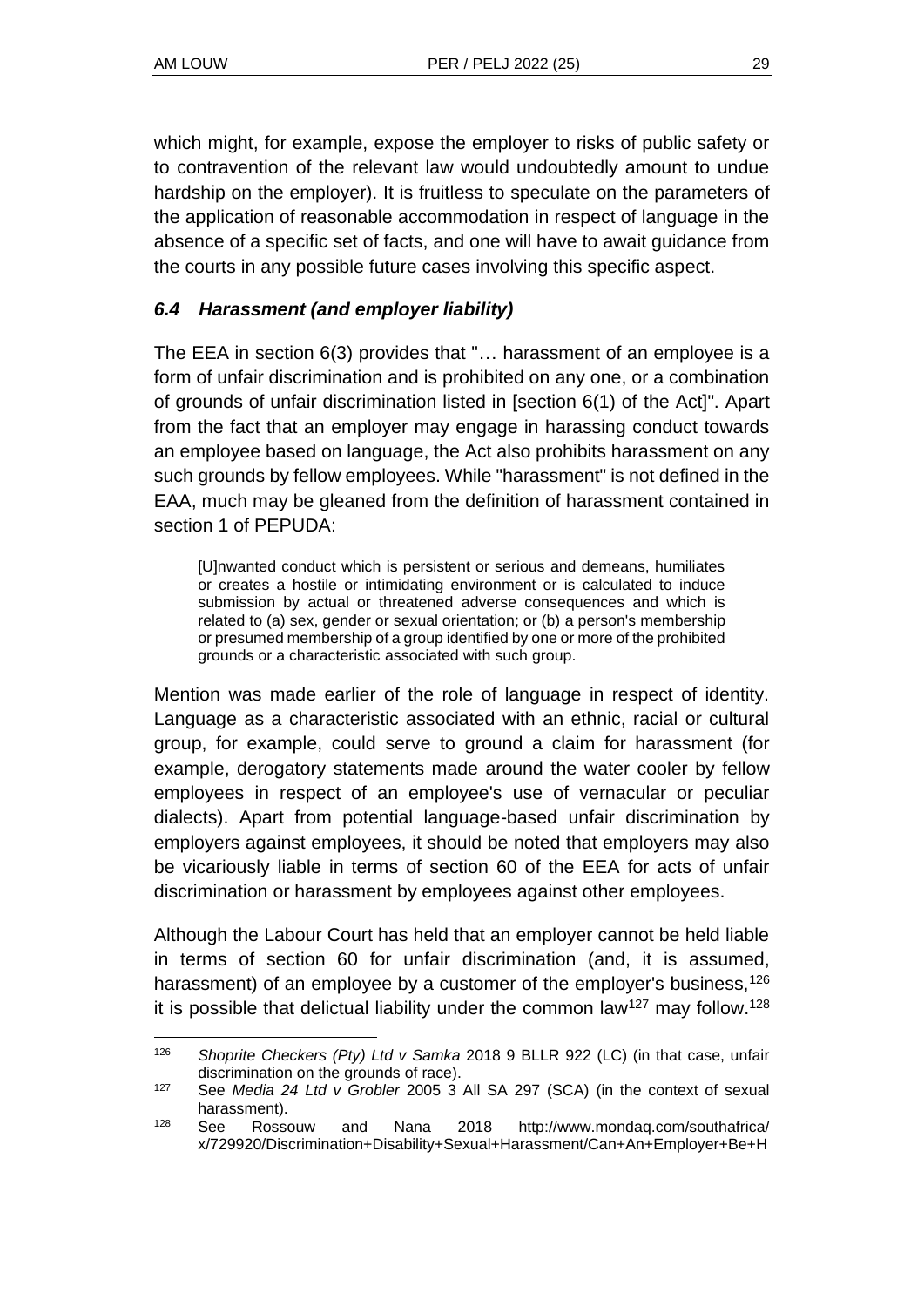Also, as noted earlier, customer conduct and/or preferences in respect of the use of language by an employee will in all likelihood not be viewed as justification of unfair discrimination on the grounds of inherent requirements of the job.<sup>129</sup>

# **7 Concluding thoughts**

It may be surprising that in South Africa, with its eleven official languages and significant cultural and ethnic diversity, language has not played a more prominent role in our case law on workplace discrimination. This is so, specifically, also in the light of the fact that, as mentioned before, the express listing of "language" as a prohibited ground in the constitutional equality right and the employment legislation means that - compared to claimants in most of the other jurisdictions mentioned in this article - South African claimants have more direct recourse to "language" as a discrete ground (and to the presumption of unfairness under section 9(2) of the Bill of Rights, section 6(1) of the EEA and the *Harksen* test).

Our social and political discourse is frequently preoccupied with hate speech and the like, and for lawyers this involves careful consideration of the limits of freedom of expression. But apart from *what* people say, our courts have to date been relatively untroubled in respect of considering *how*  people say things and the language they use in exercising their freedom of expression. Race discrimination (and just plain racism) often features in this discourse around expression. But prejudice and discrimination can also occur on the grounds of the language we (choose to) use, and may have significant implications in respect of the dignity of a potential claimant.

In the employment context it may be that the very fact of our significant degree of linguistic diversity is a prime reason why language discrimination claims have largely been absent from the workplace discrimination landscape to date. When workers from a range of different backgrounds (and who speak very different languages) are thrown together in the workplace it might be a natural response to accept the need for (linguistic) uniformity. English as common denominator serves to ensure the smooth running of our workplaces for the most part, and this may mean that employer policies that may be suspect in other jurisdictions are perceived to be less so here. Necessity may have bred a widespread *laissez-faire*  attitude towards the hegemony of the English language (the most obvious

[eld+Liable+For+Racial+Discrimination+Towards+An+Employee+By+One+Of+Its+](http://www.mondaq.com/southafrica/x/729920/Discrimination+Disability+Sexual+Harassment/Can+An+Employer+Be+Held+Liable+For+Racial+Discrimination+Towards+An+Employee+By+One+Of+Its+Customers) [Customers.](http://www.mondaq.com/southafrica/x/729920/Discrimination+Disability+Sexual+Harassment/Can+An+Employer+Be+Held+Liable+For+Racial+Discrimination+Towards+An+Employee+By+One+Of+Its+Customers)

<sup>129</sup> See section 3.1 in the text above.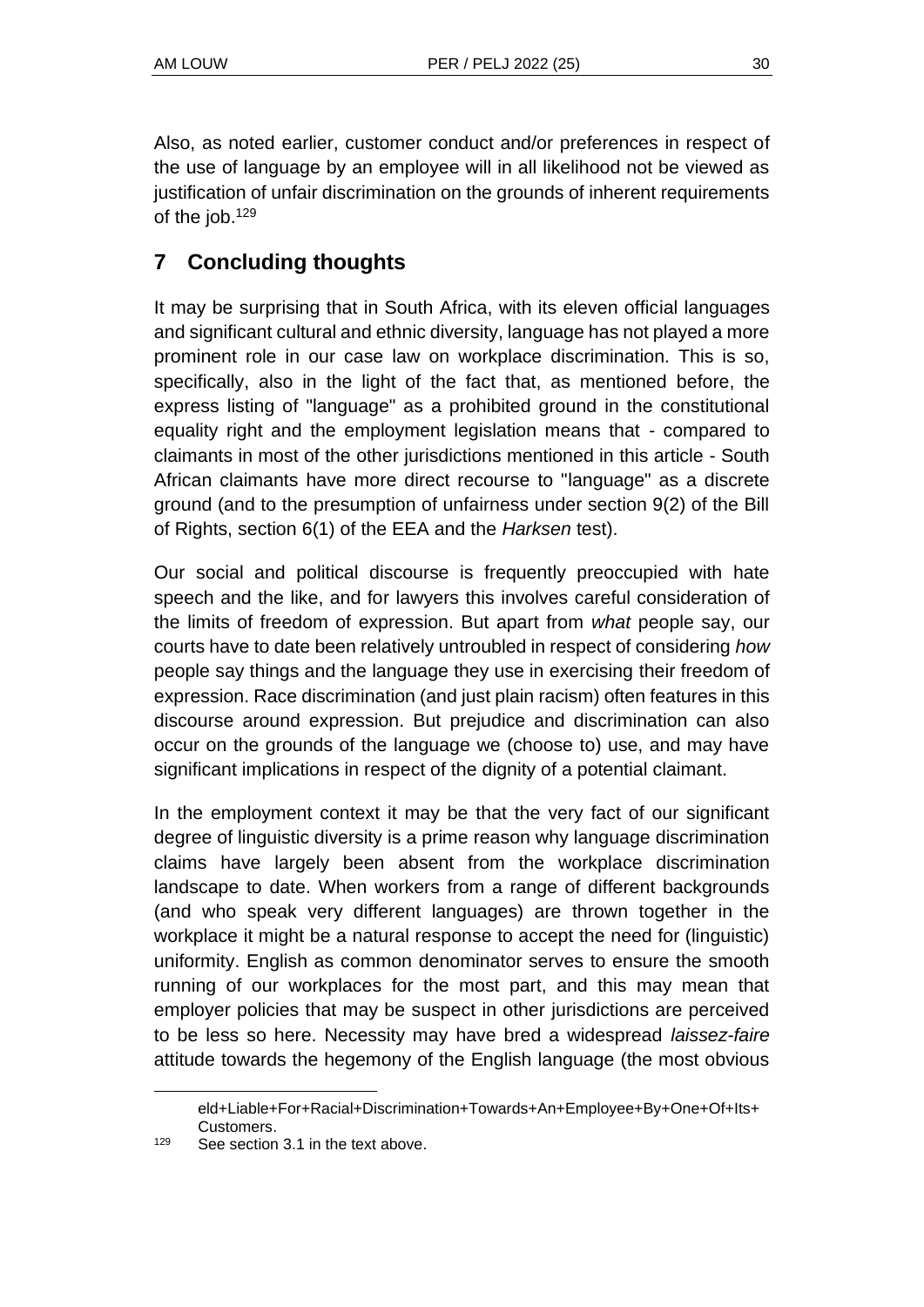choice for the most ubiquitous and practical of our official languages, which manages largely to cut across social, ethnic and cultural groupings). It may be that, as a result, things like English proficiency policies in the workplace are not viewed as inherently suspicious or potentially prejudicial.

Another reason may be the fact that we are also such a significantly multilingual society. As Moseneke DCJ put it in the *Ermelo High School* case, section 6 of the Bill of Rights "warrants and widens the span of our official languages from a partisan pair to include nine indigenous languages which for long have jostled for space and equal worth."<sup>130</sup> Most learners in our schools are second-language English speakers who are taught mostly in English as their second language. We may be socialised from a very young age into acceptance of English as the "language of real life". When compared to the United States and its largely monolingual (Englishlanguage) population, it seems intuitive that the relative prevalence of language-based challenges to workplace policies there by minority groups has not transpired here at home. Afrikaans, the "language of the oppressor" in our pre-constitutional dispensation, $131$  is rightly or wrongly largely being phased out in our workplaces. English carries a lot less historical and pejorative baggage, and may thus be more immune to resistance from the speakers of other languages.

Yet, even in light of the above, developments in our law on workplace discrimination and the scope of protection afforded to potential claimants may see a change to this trend in future. The relatively new-found unfair discrimination jurisdiction of the Commission for Conciliation, Mediation and Arbitration (CCMA), coupled with the extension of the grounds for unfair discrimination (with the addition of "or any other arbitrary ground" in section 6(1) of the EEA) through the 2014 legislative amendments may hold the potential for more movement on this front in future. As observed in this article, discrimination on the basis of or linked to language may often implicate other listed grounds (such as race, ethnicity, culture and the like) as well as possible unlisted and arbitrary grounds. This may hold the potential for an increase in language-based unfair discrimination claims, and this ground may be a potential future growth industry for claimants and lawyers alike.

<sup>130</sup> *Head of Department: Mpumalanga Department of Education v Hoërskool Ermelo* 2010 2 SA 415 (CC) para 47.

<sup>131</sup> For some brief thoughts on the historical role of Afrikaans, see *AfriForum v University of the Free State* 2018 2 SA 185 (CC) paras 2-3.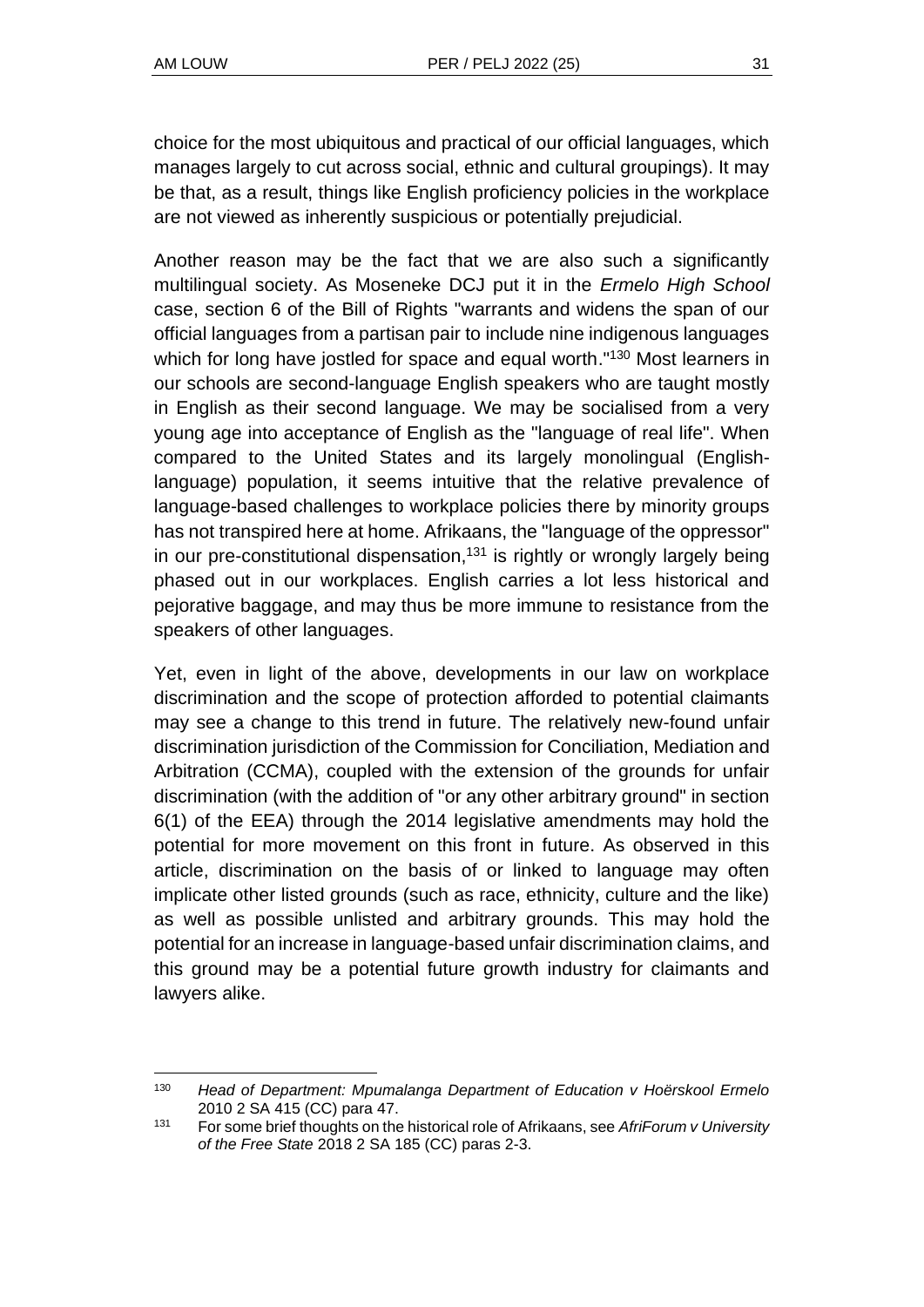# **Bibliography**

### **Literature**

Ackerman *Cross-Cultural Negotiations* Ackerman GR (ed) *Cross-Cultural Negotiations and Dispute Resolution: Readings and Cases* (University Publishing Solutions East Brunswick 2003)

ACLU Northern California *Language Discrimination* American Civil Liberties Union Foundation of Northern California *Language Discrimination: Your Legal Rights* (ACLU of Northern California San Francisco 2002)

Ainsworth 2010 *Seattle J for Soc Just*

Ainsworth J "Language, Power and Identity in the Workplace: Enforcement of 'English-Only' Rules by Employers" 2010 *Seattle J for Soc Just* 233-258

Basson "Employment Testing"

Basson A "Employment Testing" in Strydom EML (ed) *Essential Employment Discrimination Law* (Juta Cape Town 2004) 189-227

Baugh "Linguistic Profiling and Discrimination"

Baugh J "Linguistic Profiling and Discrimination" in Garcia O, Flores N and Spotti M (eds) *The Oxford Handbook of Language and Society* (Oxford University Press Oxford 2017) 349-368

Bernard 2014 *PELJ*

Bernard R "Reasonable Accommodation in the Workplace: To Be or Not to Be?" 2014 *PELJ* 2869-2891

Cavico, Muffler and Mujtaba 2013 *JIBCS*

Cavico FJ, Muffler SC and Mujtaba BG "Language Diversity and Discrimination in the American Workplace: Legal, Ethical and Practical Considerations for Management" 2013 *JIBCS* 20-58

Colon 2002 *Yale L & Pol'y Rev*

Colon M "Line Drawing, Code Switching, and Spanish as Second-Hand Smoke: English-Only Workplace Rules and Bilingual Employees" 2002 *Yale L & Pol'y Rev* 227-267

Currie and De Waal *Bill of Rights Handbook*

Currie I and De Waal J *The Bill of Rights Handbook* 6 th ed (Juta Cape Town 2013)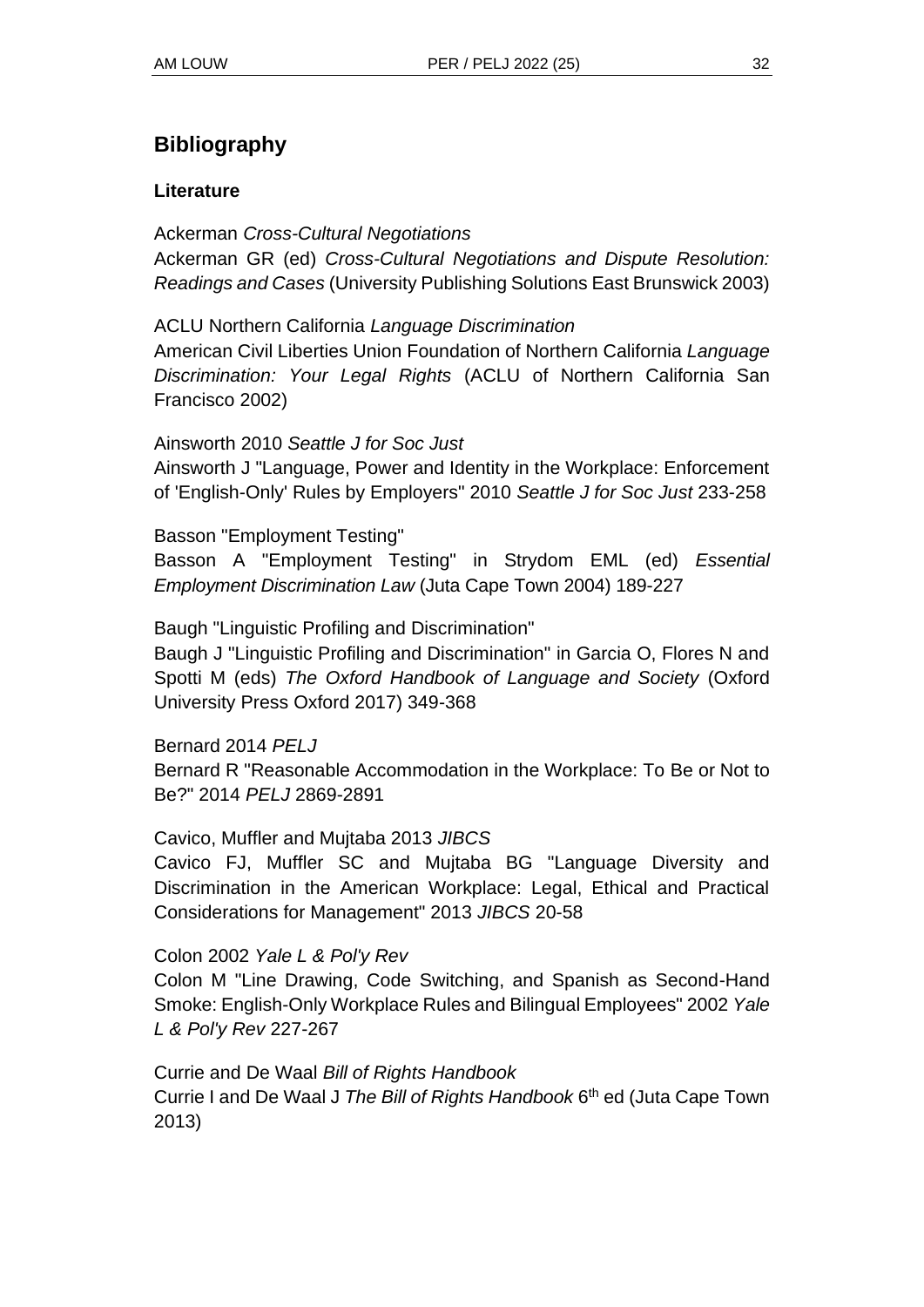Du Toit "Prohibition of Unfair Discrimination"

Du Toit D "The Prohibition of Unfair Discrimination: Applying Section 3 *(d)* of the Employment Equity Act 55 of 1998" in Dupper OC and Garbers C (eds) *Equality in the Workplace: Reflections from South Africa and Beyond* (Juta Cape Town 2009) 139-158

### Garbers 2019 *CLL*

Garbers C "The Meaning of 'Any Other Arbitrary Ground' of Discrimination: The Battle for the Soul of Anti-Discrimination Law" 2019 *CLL* 51-66

Grogan *Employment Rights* Grogan J Employment Rights 3<sup>rd</sup> ed (Juta Cape Town 2019)

Munro 2003 *TESL Canada Journal*

Munro MJ "A Primer on Accent Discrimination in the Canadian Context" 2003 *TESL Canada Journal* 38-51

### Munson 2007 *Language and Speech*

Munson B "The Acoustic Correlates of Perceived Masculinity, Perceived Femininity, and Perceived Sexual Orientation" 2007 *Language and Speech* 125-142

Paz 2014 *EJIL*

Paz M "The Tower of Babel: Human Rights and the Paradox of Language" 2014 *EJIL* 473-496

### Prinsloo and Huysamen 2018 *LDD*

Prinsloo M and Huysamen E "Cultural and Religious Diversity: Are They Effectively Accommodated in the South African Workplace?" 2018 *LDD* 26- 38

Ontario Human Rights Commission *Policy on Discrimination and Language* Ontario Human Rights Commission *Policy on Discrimination and Language* (Ontario Human Rights Commission Toronto 1996, amended in 2009)

### Schoeman 2018 *Corporate Report*

Schoeman C "Unconscious Bias, Latent Discrimination and Real Consequences" 2018 *The Corporate Report* 3-7

Stoter 2008 *Vill L Rev*

Stoter RS "Discrimination and Deference: Making a Case for the EEOC's Expertise with English-Only Rules" 2008 *Vill L Rev* 595-635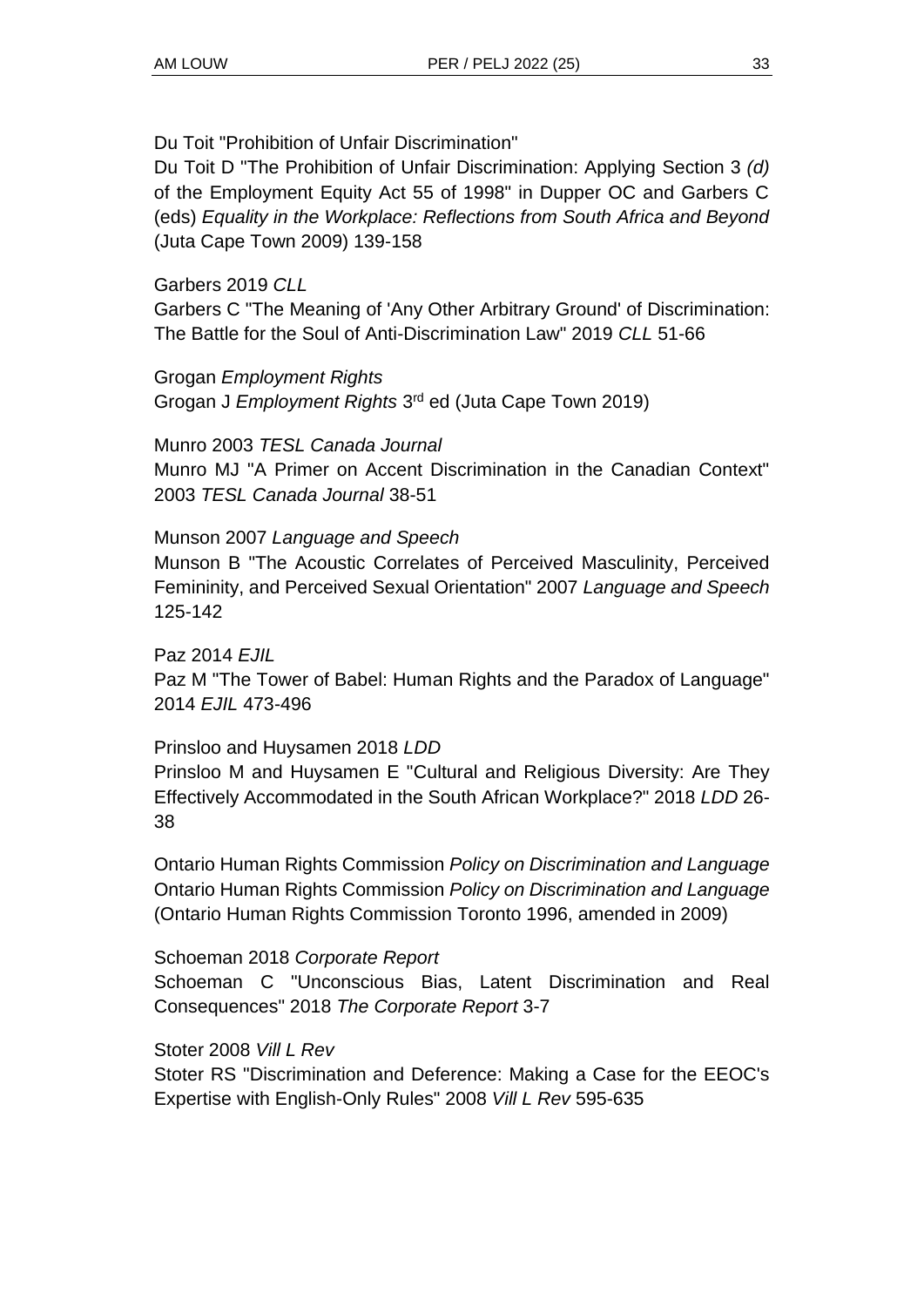Van Niekerk and Smit *Law@Work*

Van Niekerk A and Smit N *Law@Work* 3 rd ed (LexisNexis Durban 2014)

### **Case law**

### *Canada*

*Espinoza v Coldmatic Refrigeration of Canada Inc et al* (Ont Bd of Inq) (unreported) inquiry file number 93-0043 and decision 95-013 of 31 March 1995

### *South Africa*

*AfriForum v University of the Free State* 2018 2 SA 185 (CC)

*De Bruyn v Metorex (Pty) Ltd* 2021 10 BLLR 979 (LAC)

*Department of Correctional Services v Police and Prisons Civil Rights Union* 2013 34 ILJ 1375 (SCA)

*Du Preez v Minister of Constitutional Development* 2006 27 ILJ 1811 (SE)

*Grütter v Lombard* 2007 4 SA 89 (SCA)

*Harksen v Lane* 1998 1 SA 300 (CC)

*Head of Department: Mpumalanga Department of Education v Hoërskool Ermelo* 2010 2 SA 415 (CC)

*Hoffmann v South African Airways* 2001 1 SA 1 (CC)

*IMATU v City of Cape Town* 2005 26 ILJ 1404 (LC)

*In Re Certification of the Constitution of the Republic of South Africa* 1996 4 SA 744 (CC)

Jansen van Vuuren v SA Airways (Pty) Ltd 2013 34 ILJ 1749 (LC)

*Khumalo v Holomisa* 2002 5 SA 401 (CC)

*Lagadien v University of Cape Town* 2000 21 ILJ 2469 (LC)

*Lourens v Speaker of the National Assembly of Parliament* 2016 2 All SA 340 (SCA)

*MEC for Education: Kwazulu-Natal v Pillay* 2008 1 SA 474 (CC)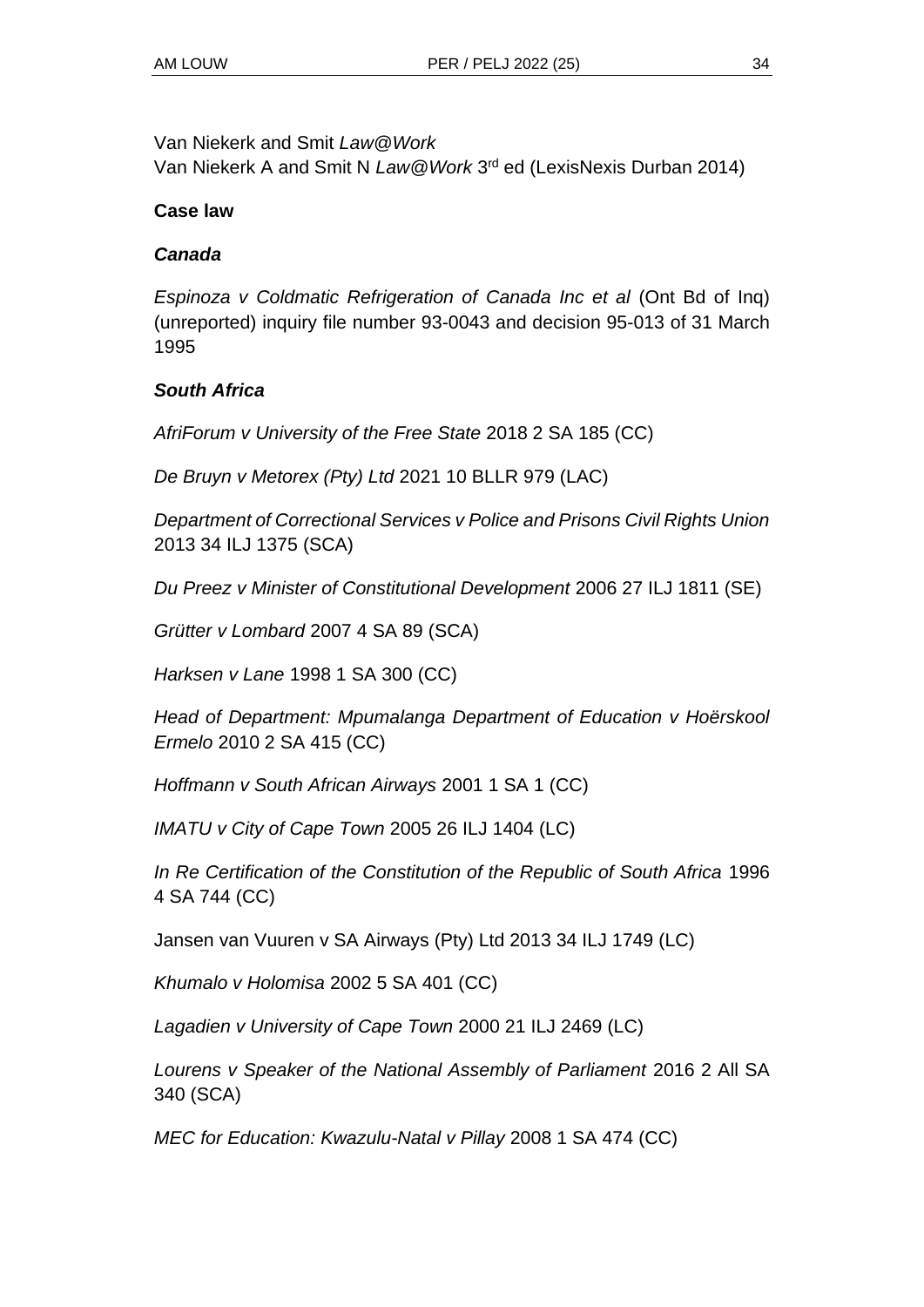*Media 24 Ltd v Grobler* 2005 3 All SA 297 (SCA)

*Naidoo v Parliament of the Republic of South Africa* 2020 10 BLLR 1009 (LAC)

*Shoprite Checkers (Pty) Ltd v Samka* 2018 9 BLLR 922 (LC)

South African Airways (Pty) Ltd v GJJVV 2014 8 BLLR 748 (LAC)

*Stojce v University of KwaZulu-Natal* 2007 3 BLLR 246 (LC)

*Stokwe v Member of the Executive Council, Department of Education Eastern Cape Province* 2005 8 BLLR 822 (LC)

*TDF Network Africa (Pty) Ltd v Faris* 2019 2 BLLR 127 (LAC)

### *United States of America*

*Gutierrez v Municipal Court of Southeast Judicial District County of Los Angeles* 838 F 2d 1031 (9th Cir 1988)

### **Legislation**

### *Australia*

*Racial Discrimination Act*, 1975

### *New Zealand*

*Human Rights Act*, 1993

### *South Africa*

*Constitution of the Republic of South Africa*, 1996

*Employment Equity Act* 55 of 1998

*Labour Relations Act* 66 of 1995

*National Credit Act* 34 of 2005

*Pan South African Language Board Act* 59 of 1995

*Pan South African Language Board Amendment Act* 10 of 1999

*Promotion of Equality and Prevention of Unfair Discrimination Act* 4 of 2000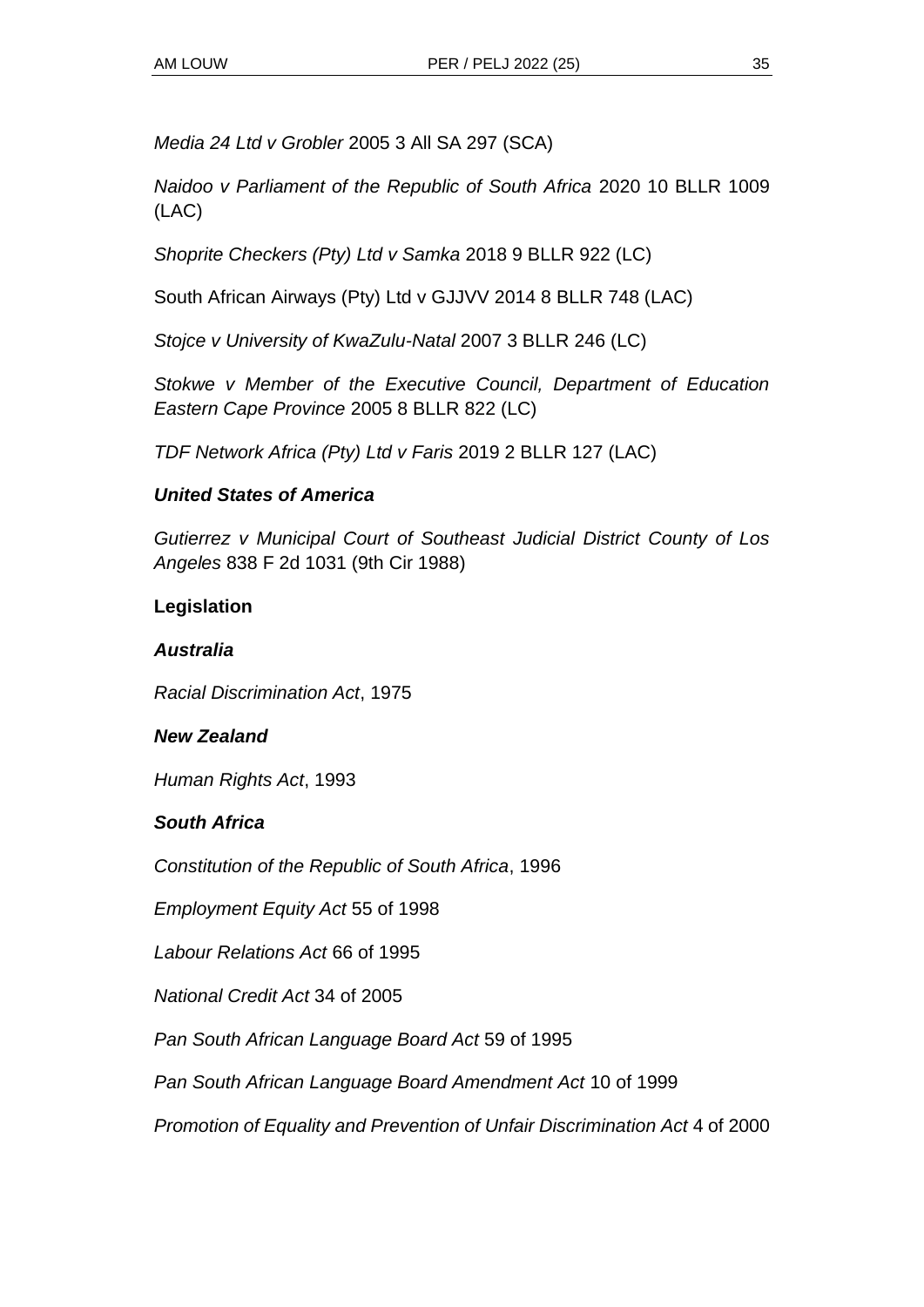*Use of Official Languages Act* 12 of 2012

#### *United Kingdom*

*Equality Act*, 2010

*Immigration Act*, 2016

#### *United States of America*

*Americans with Disabilities Act*, 1990 (42 USC § 12101)

*Civil Rights Act*, 1964

#### **Government publications**

GN R425 in GG 35398 of 1 June 2012 (Civil Aviation Regulations, 2011)

GN 111 in GG 38487 of 19 February 2015 (Revised Policy for the Minimum Requirements for Teacher Education Qualifications)

#### **Internet sources**

Australian Human Rights Commission date unknown https://www.humanrights.gov.au/quick-guide/12060 Australian Human Rights Commission date unknown *Quick Guide* https://www.humanrights.gov.au/quick-guide/12060 accessed 9 September 2021

Britannica date unknown https://www.britannica.com/topic/language Britannica date unknown Language https://www.britannica.com/topic/ language accessed 9 September 2021

Collins English Dictionary date unknown https://www.collinsdictionary.com/dictionary/english/language Collins English Dictionary date unknown *Language*  https://www.collinsdictionary.com/dictionary/english/language accessed 9 September 2021

Dictionary.com date unknown https://www.dictionary.com/browse/ language#

Dictionary.com date unknown *Language* https://www.dictionary.com/ browse/language# accessed 9 September 2021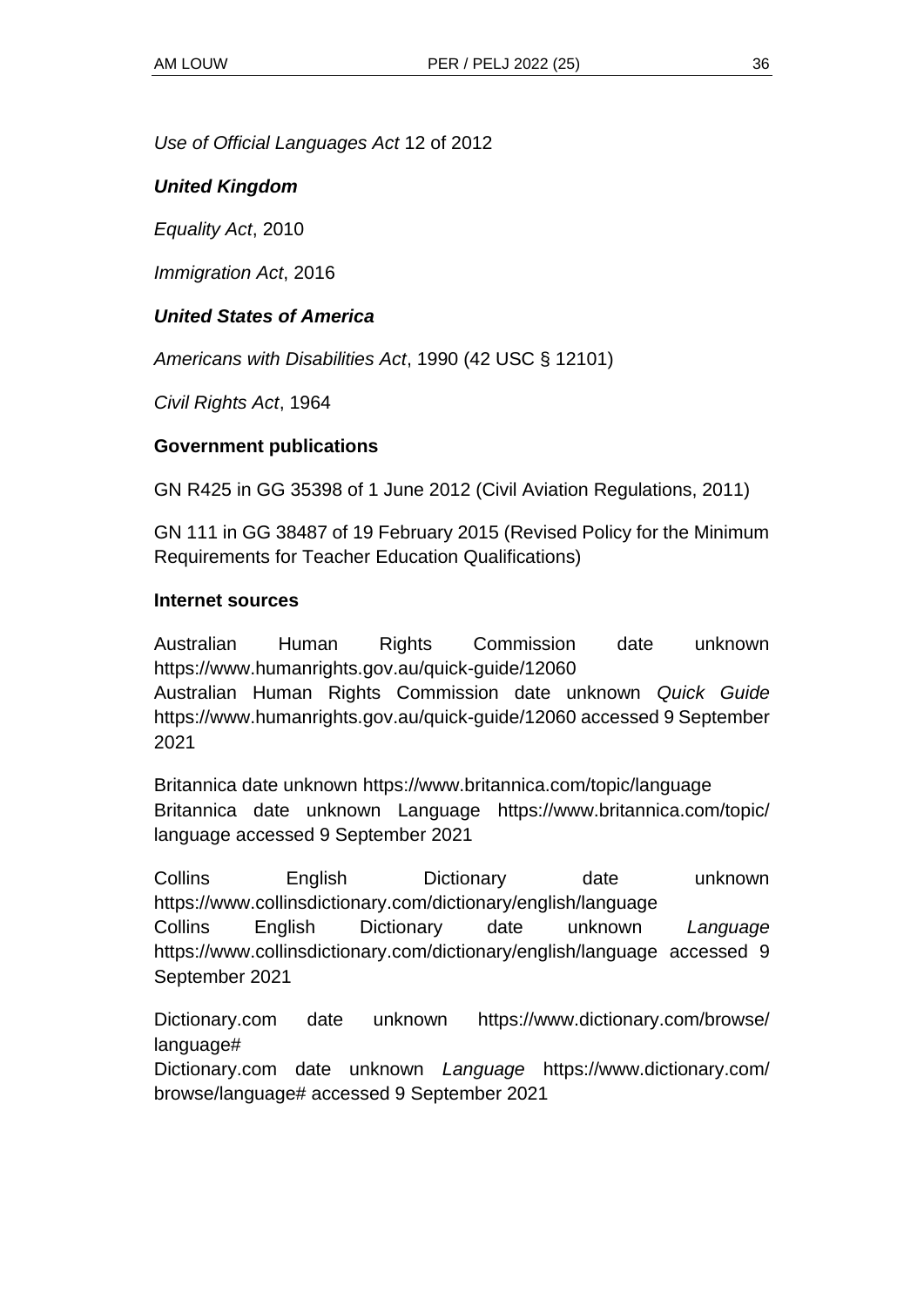Dictionary.com date unknown https://www.dictionary.com/browse/signlanguage?s=t

Dictionary.com date unknown *Sign Language* https://www.dictionary. com/browse/sign-language?s=t accessed 9 September 2021

Finbond date unknown https://www.finbondplatinum.co.za/vision-andmission

Finbond date unknown *Vision and Mission* https://www.finbond platinum.co.za/vision-and-mission accessed 9 September 2021

FNB date unknown https://www.rmbprivatebank.com/downloads/RMB PrivateBank/evolve/legal/FirstRandLanguageProposal.pdf

First National Bank date unknown *FNB Language Policy* https://www.rmbprivatebank.com/downloads/RMBPrivateBank/evolve/legal /FirstRandLanguageProposal.pdf accessed 9 September 2021

Foy 2021 https://www.insurancejournal.com/news/national/2012/12/04/ 272632.htm#Foy P 2021 *More Workers Claiming Employment Discrimination Over Language, Accents* https://www.insurance journal.com/news/national/2012/12/04/272632.htm# accessed 9 September 2021

Milsom 2016 https://www.cloisters.com/the-immigration-act-and-thefluency-duty-for-public-sector-workers-speaking-in-tongues/

Milsom C 2016 *The Immigration Act and the "Fluency Duty" for Public Sector Workers: Speaking in Tongues?* https://www.cloisters.com/theimmigration-act-and-the-fluency-duty-for-public-sector-workers-speakingin-tongues/ accessed 9 September 2021

New Zealand Human Rights Commission date unknown https://www.hrc.co.nz/how-we-can-help/faqs/english-language-onlyworkplace/

New Zealand Human Rights Commission date unknown *English Only in the Workplace* https://www.hrc.co.nz/how-we-can-help/faqs/english-languageonly-workplace/ accessed 9 September 2021

Rossouw and Nana 2018 http://www.mondaq.com/southafrica/x/729920/ Discrimination+Disability+Sexual+Harassment/Can+An+Employer+Be+He ld+Liable+For+Racial+Discrimination+Towards+An+Employee+By+One+ Of+Its+Customers

Rossouw H and Nana F 2018 *Can an Employer be Held Liable for Racial Discrimination Towards an Employee by One of Its Customers?* http://www.mondaq.com/southafrica/x/729920/Discrimination+Disability+S